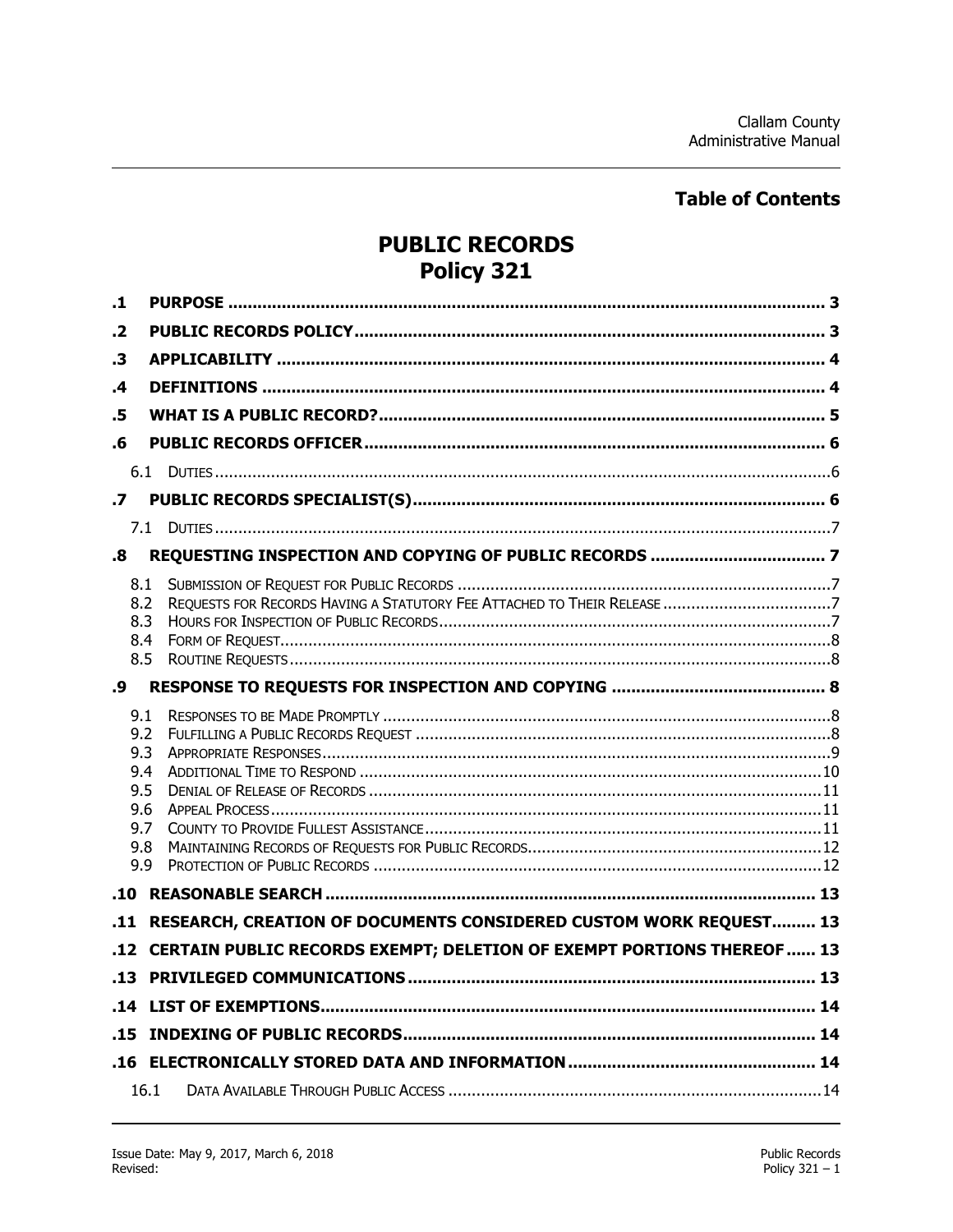| $\mathbf{1} \mathbf{D} \mathbf{D} \mathbf{F} \mathbf{D} \mathbf{D} \mathbf{F} \mathbf{D} \mathbf{F} \mathbf{F} \mathbf{F} \mathbf{F} \mathbf{F} \mathbf{F} \mathbf{F} \mathbf{F} \mathbf{F} \mathbf{F} \mathbf{F} \mathbf{F} \mathbf{F} \mathbf{F} \mathbf{F} \mathbf{F} \mathbf{F} \mathbf{F} \mathbf{F} \mathbf{F} \mathbf{F} \mathbf{F} \mathbf{F} \mathbf{F} \mathbf{F} \mathbf{F} \mathbf{F} \mathbf{F} \mathbf{$ |  |
|------------------------------------------------------------------------------------------------------------------------------------------------------------------------------------------------------------------------------------------------------------------------------------------------------------------------------------------------------------------------------------------------------------------------|--|

**APPENDIX C: Exemption and Prohibition Statutes Not Listed in Chapter 42.56 RCW as published by Municipal Research and Services Center (MRSC)**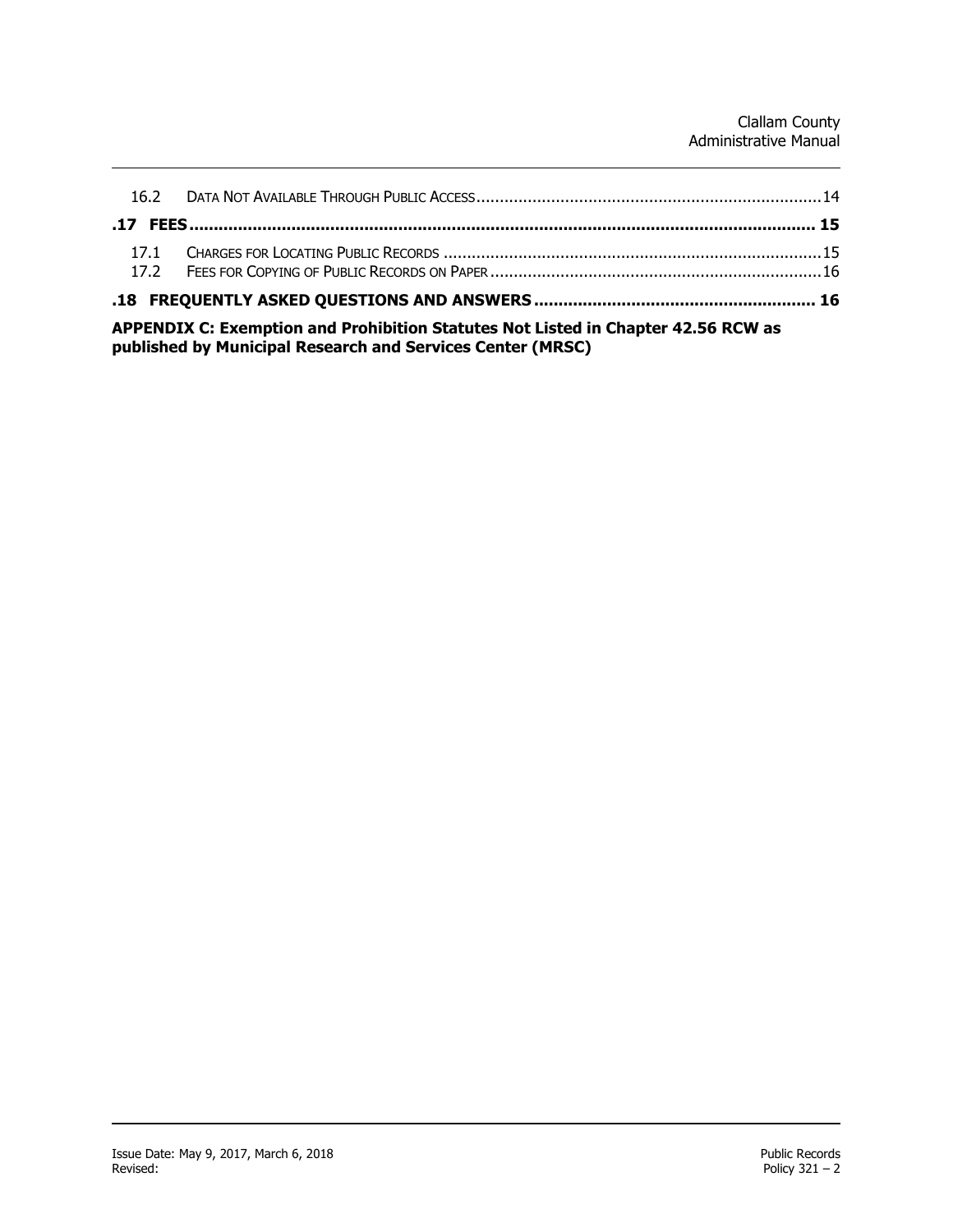# **PUBLIC RECORDS**

#### .1 PURPOSE

The purpose of this chapter is to:

- Promote compliance with the provisions of the Public Records Act, Chapter [42.56](http://apps.leg.wa.gov/rcw/) RCW. The Act provides that each agency adopt and enforce reasonable rules and regulations to provide full access to public records.
- Further the public policy rationale behind the Act specifically that the citizens of this County do not yield their sovereignty to the County government that services them and insist on remaining informed so that they may maintain control over the instruments they have created.
- Liberally construe the provisions of the Act to favor inspection and/or copying of records to the requester and to narrowly interpret the exemptions that prevent production of records.
- Make available for public access, inspection and/or copying all Public Records, unless the record falls within the specific exemptions cited in RCW 42.56 or other laws that exempt or prohibit production of specific information or records.
- Inform the citizens of Clallam County how they may go about requesting access to Public Records.
- Provide the requester(s) with the fullest assistance feasible based on available County resources.
- Protect Public Records from damage, disorganization, or premature destruction.
- Prevent excessive interference with other essential functions of government.
- Provide consistent procedures to ensure that requests for inspection and/or copying of Public Records are responded to fully and in a timely manner.

#### .2 PUBLIC RECORDS POLICY

Clallam County, in accordance with these rules, makes available for public inspection and/or copying all Public Records, unless the record falls within the specific exemptions of RCW 42.56 or other statute or regulation that exempts or prohibits disclosure of specific information or records. To the extent required to prevent an unreasonable invasion of personal privacy, the County redacts identifying details in a manner consistent with applicable statute or regulation when it makes available or publishes any Public Record. In each case, the justification for the redacting or withholding of specific information will be explained fully in an exemption log and included with the records. The County complies with records retention rules promulgated by the Secretary of State, Division of Archives and Records Management.

Other documents providing further guidance regarding the disclosure of records may be located under "Reference Documents" on the County's Intranet.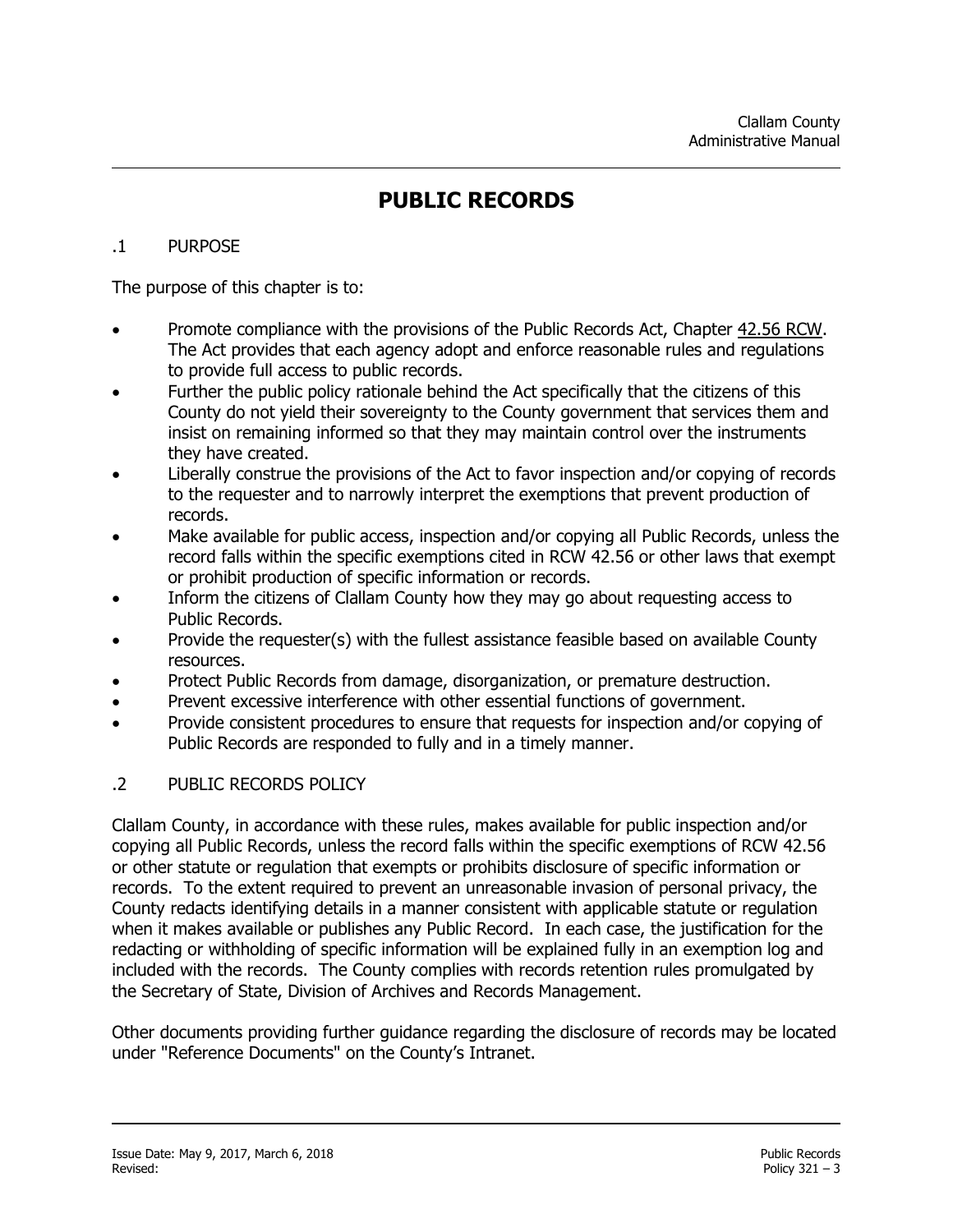#### .3 APPLICABILITY

Except for offices or personnel governed by CR 31 or CR 31.1; i.e. Superior Court, District Court, and Juvenile and Family Services, this policy applies to all Clallam County departments/offices, (collectively "departments"), County Officials, and employees, agents, or volunteers employed by or acting on behalf of Clallam County.

#### .4 DEFINITIONS

The following is a list of definitions used in this policy; also see Policy 101, Definitions:

- "Access" means a Public Record is available to the requester through the use of an electronic device owned or possessed by the requester.
- "Agency" or "Local Agency" means the political subdivision of the State of Washington known as Clallam County including its departments and employees as defined elsewhere in this policy.
- "Board" means the Board of Clallam County Commissioners.
- "Complex request" means any request that requires review of qualitatively complex records for possible redaction/withholding under applicable exemption(s).
- "Copy" means a duplicate version of the Public Record with any applicable redactions or exemptions.
- "County" means Clallam County, Washington.
- "Department(s)" means the collective noun referring to those offices in the County headed by a County Official.
- "Disclosed" or "Disclosure" means informing a requester that a document, record, or category of records exists and is a Public Record.
- "Deputy Public Records Officer" means an individual who acts as the Public Records Officer when they are not available to perform the duties.
- "Employee(s)" means an individual hired by the County, in a budgeted personnel line, to perform a scope of work in exchange for monetary compensation.
- "Exempt" means that a law or regulation allows or requires the withholding of a public record, or a portion thereof, from the requester.
- "Fulfillment" means the County has completed the Public Records Request.
- "Fullest assistance" means the allocation of County resources; i.e. staff time, equipment to the processing of a Public Records Request that is feasible and practical for the County at a particular time. This allocation of staff resources shall at no time excessively interfere with the other essential functions of the agency.
- "Inspection" means the review of records by the requester. After review they may choose to purchase all or portions of the records.
- "Large request" means any request made pursuant to the Public Records Act that results in 350 or more pages of responsive records in any format.
- "Native format" means the format a record or document was originally created in.
- "Produce" or "Production" means a disclosed record or category of records that will be provided to the requester.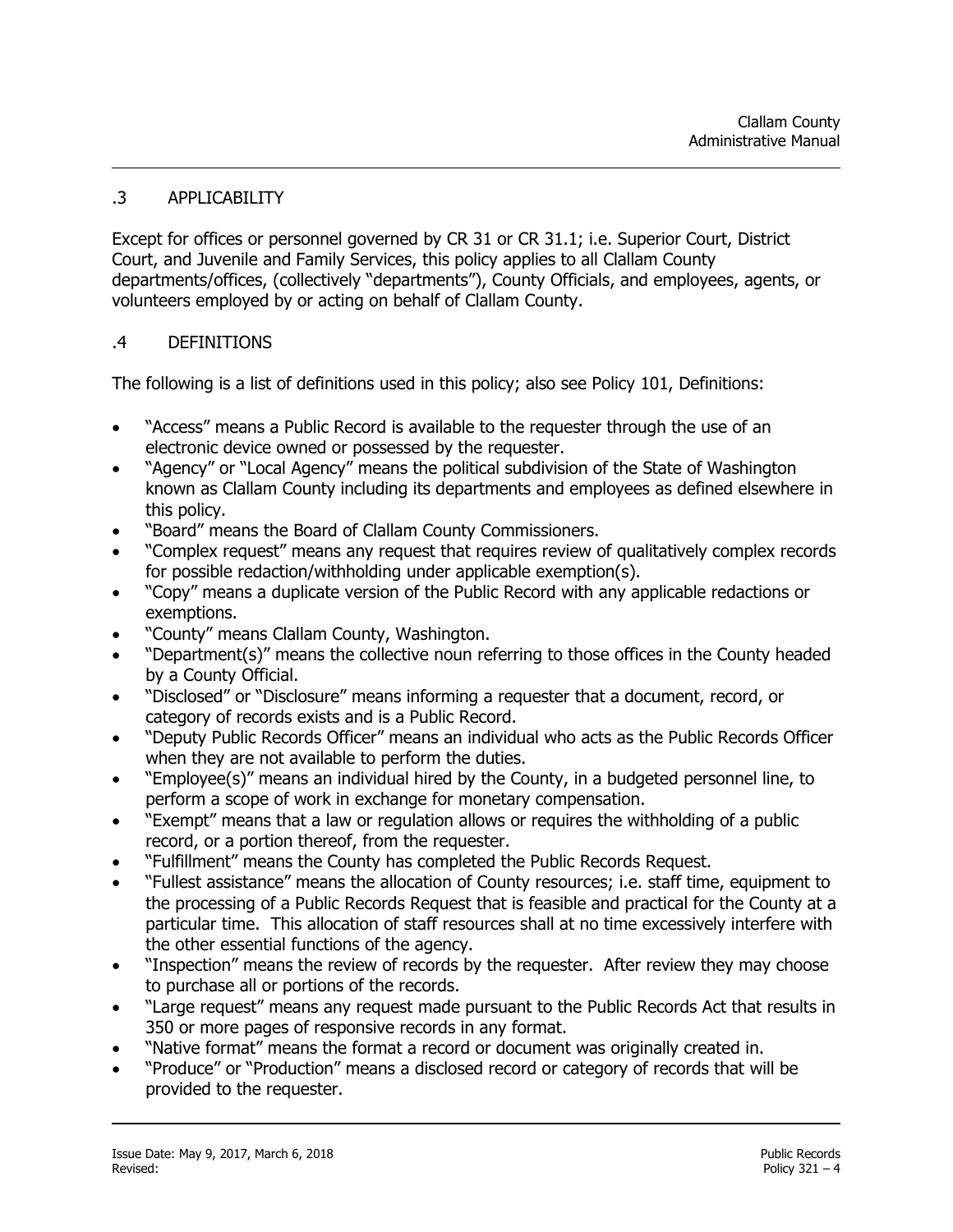- "Public Record" means any writing containing information relating to the conduct of government or the performance of any governmental or proprietary function prepared, owned, used, or retained by the County regardless of physical form or characteristics and not restricted by copyright or other license agreement limiting its dissemination.
- "Public Records Act" means RCW 42.56 as currently exists or is hereinafter enacted.
- "Public Records Request" means any written, or subsequently memorialized in writing, request to inspect and/or copy Public Records.
- "Routine request" means a Public Records Request that is fulfilled easily/immediately as resources permit.
- "Writing" means handwriting, typewriting, texting, printing, photocopying, photographing, and every other means of recording any form of communication or representation including, but not limited to, letters, words, pictures, sounds, or symbols, or combination thereof, and all papers, maps, magnetic or paper tapes, photographic films and prints, motion picture, film and video recordings, magnetic or punched cards, discs, drums, diskettes, sound recordings, and other documents including existing data compilations from which information may be obtained or translated.

#### .5 WHAT IS A PUBLIC RECORD?

The definition is found in RCW 42.56.010(3). Any record in any "native format" is a Public Record if the answer to each of these questions is "yes:"

- a. Is it a writing?
- b. Does the writing contain information relating to the conduct of government or the performance of any governmental or proprietary function?
- c. Is the writing prepared, owned, used, or retained (think "POUR") by Clallam County?

Example: A text message on a personal cell phone that was generated in order to conduct County business will be deemed a "public record" because it meets this three-part test. However that "public record" text on a personal cell phone does not make other texts on the personal cell phone "public records" subject to the PRA if the other texts are personal rather than County-related in nature. See Nissen v. Pierce County, 183 Wn.2d 863, 357 P.3d 45 (2015) (holding records held on personal cell phone subject to the Act).

Example: A request that seeks an explanation or asks "how," "why" or "when" something happened and does not ALSO seek a document, record or category of records is NOT A REQUEST FOR PUBLIC RECORDS and is instead a REQUEST FOR INFORMATION, meaning the Public Records Act does not apply.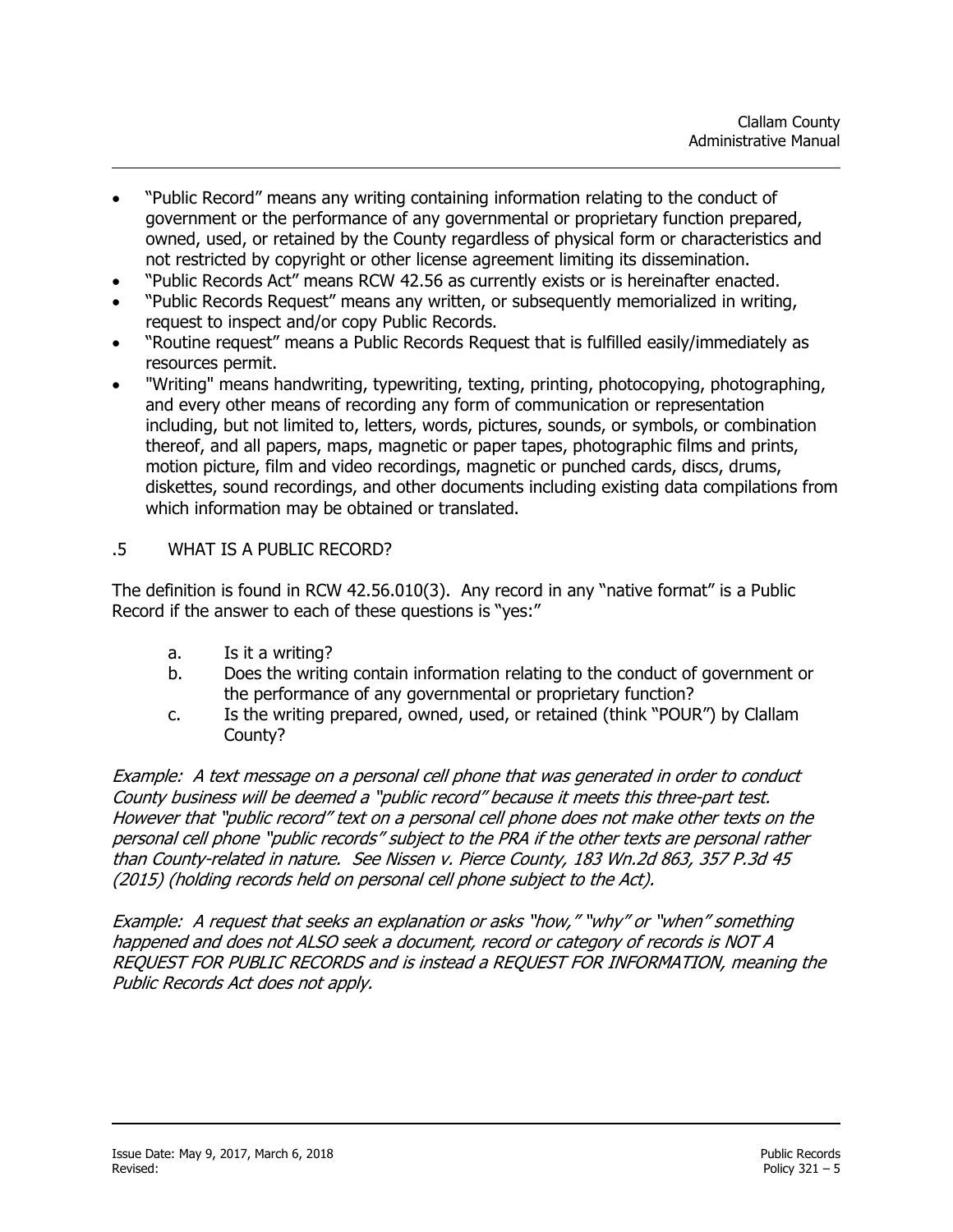#### .6 PUBLIC RECORDS OFFICER

The Board shall appoint, by Resolution, a Public Records Officer (PRO) as required by RCW 42.56.580. County Officials will designate at least one Public Records Specialist to act as the point of contact in their department.

#### 6.1 Duties

The Public Records Officer will:

- a. Oversee and monitor, through fulfillment, the County's response to all requests for Public Records.
- b. Prepare and organize the County's responses to requests including, but not limited to, determination if records are wholly or partially exempt.
- c. Retain in a manner consistent with the applicable Records Retention Schedule a copy of the records and any exemption logs sent to a requester along with any correspondence between the County and the requester relating to the request.
- d. Facilitate the management of departmental records with Public Records Specialists including destruction and/or transfer to the Washington State Archives.
- e. Assist Public Records Specialists in any department to obtain records in order to fulfill a request.
- f. Maintain a log of all requests including, at a minimum, the nature of the request, the date received, the date acknowledgment was provided to the requester, the date the request was fulfilled, and a brief description of the records provided.
- g. Update the requester during the pendency of any request.
- h. Maintain membership in the Washington State Association of Public Records Officers including obtaining certification within four years of appointment.
- i. Stay abreast of developments in state law and case law relating to the Public Records Act, including attendance at trainings or seminars as financial resources allow.
- j. Authority to designate a person as a Deputy Public Records Officer.

#### .7 PUBLIC RECORDS SPECIALIST(S)

Each County Official shall designate at least one Public Records Specialist; County Officials may serve as Public Records Specialists or any employees of their department. The names of the Public Records Specialists shall be supplied to the Public Records Officer within 30 days of the adoption of this Policy and at any time thereafter when a new person is assigned to serve in the role.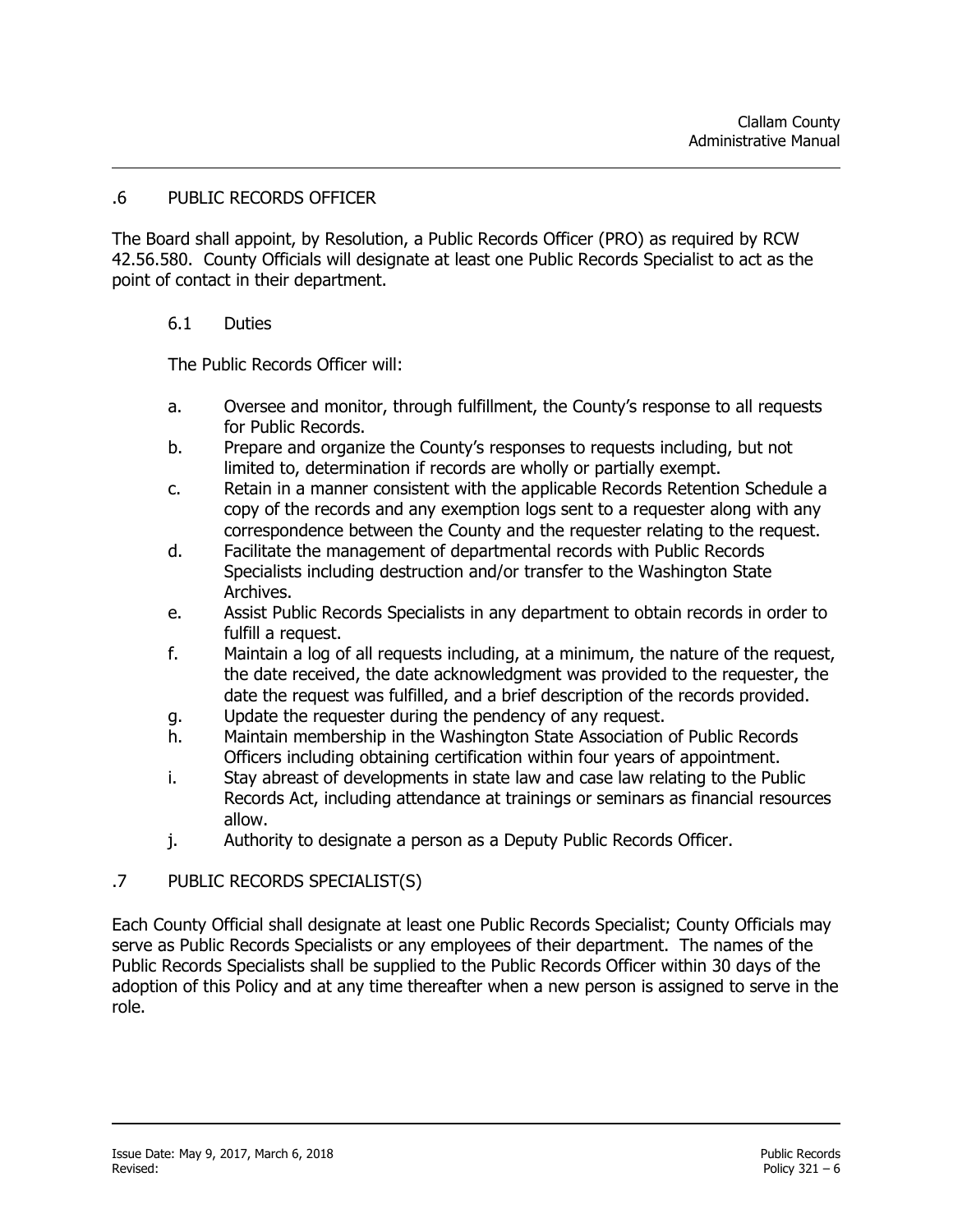#### 7.1 Duties

The Public Records Specialist will:

- a. Notify the Public Records Officer within one business day of receipt of any request received and forward that request to the Public Records Officer for processing.
- b. Locate, collate, and organize any and all records responsive to the request for review and processing by the Public Records Officer including, but not limited to, assisting the Public Records Officer (when possible) in determining if records are wholly or partially exempt.
- c. Work with the Public Records Officer to determine if clarification of the request is needed and to identify reasonable time frames to locate/process records.
- d. Act as the "go-to" person in the Department by managing and maintaining all public records.
- e. Stay abreast of developments in state law and case law relating to the Public Records Act, including attendance at training or seminars as financial resources allow.
- f. At the discretion of the County Official overseeing their department, obtain and maintain membership in the Washington State Association of Public Records Officers.

#### .8 REQUESTING INSPECTION AND COPYING OF PUBLIC RECORDS

8.1 Submission of Request for Public Records

All Public Records Requests will be submitted to the Public Records Officer; although all departments must accept requests for Public Records and forward them to the Public Records Officer for processing within one business day. The Public Records Officer shall make reasonable efforts to identify the department(s) where the Public Record may reside and coordinate the response with the designated Public Records Specialist in that department(s).

#### 8.2 Requests for Records Having a Statutory Fee Attached to Their Release

Nothing in this Policy or any related Ordinance is intended to or removes or repeals the authority of any County Official to collect a fee set by state law for providing a citizen a particular record or record set that is within their control or is maintained by their office.

#### 8.3 Hours for Inspection of Public Records

Public Records possessed by the County shall be available by appointment for inspection and/or copying during normal Courthouse business hours as established by Board policy.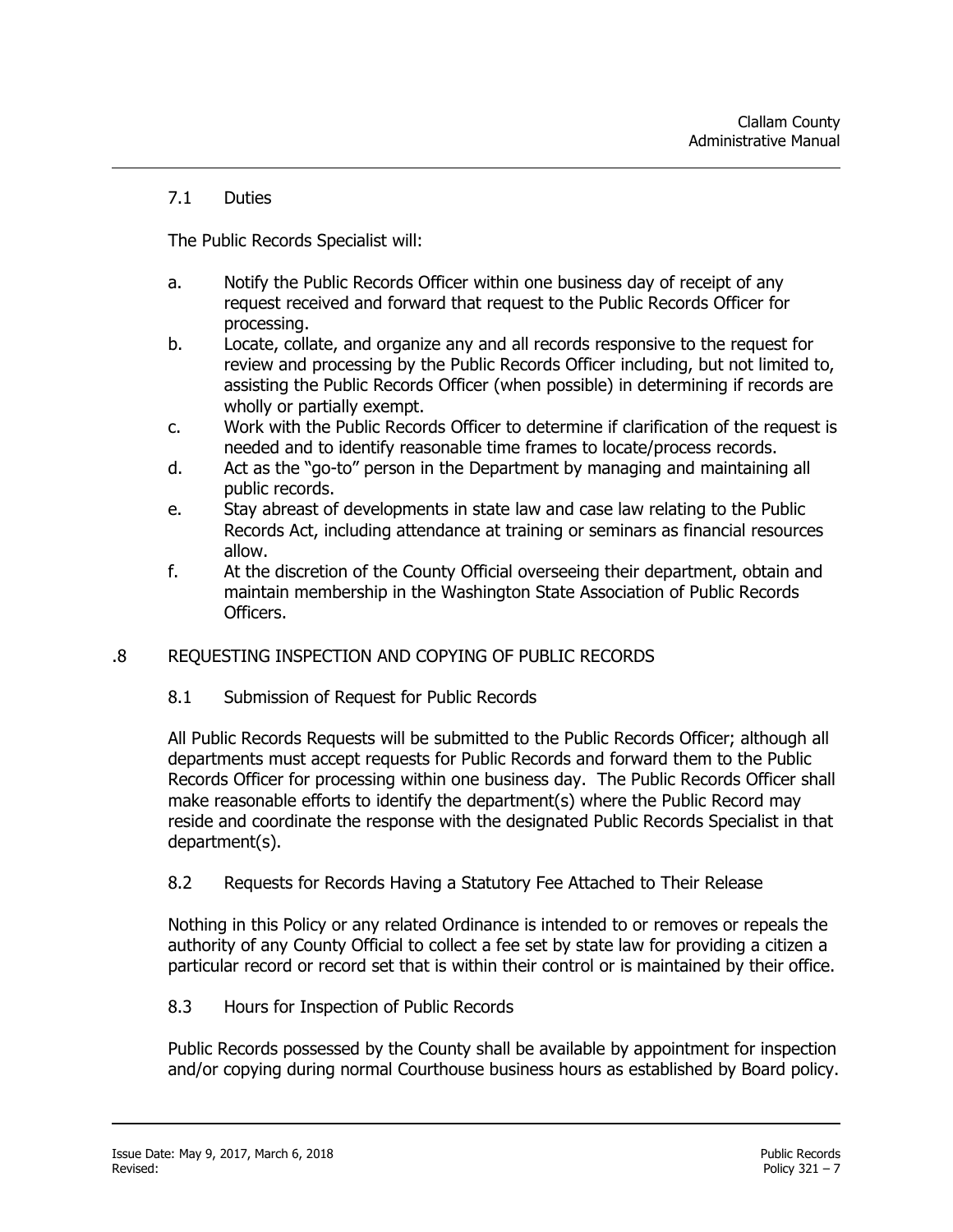#### 8.4 Form of Request

All Public Records Requests shall be in writing, or if made orally, shall be subsequently memorialized in writing by the employee receiving the request on forms prescribed by the Public Records Officer. The writing shall identify the public records sought for inspection and/or copying. Written requests in other forms, including e-mail and letter, that clearly identify the Public Records requested and contain the necessary information will be accepted.

#### 8.5 Routine Requests

Departments frequently receive routine requests for copies of records. In cases where the department routinely makes copies of records that are readily available, the County Official may determine that a written request is not required and the Public Records Officer shall be notified to document the request. The Public Records Specialist shall have discretion to determine how and when they will notify the Public Records Officer of their receipt and fulfillment of a routine request. This discretion is not available to the Public Records Specialists with respect to non-routine requests. In cases when the County Official waives the written request, such as for certified copies, the Policy must be applied consistently to all members of the public.

#### .9 RESPONSE TO REQUESTS FOR INSPECTION AND COPYING

#### 9.1 Responses to be Made Promptly

Any department receiving a request for Public Records shall notify the Public Records Officer within one business day and the Public Records Officer will respond to the requester within five business days after receipt to acknowledge receipt of the request.

9.2 Fulfilling a Public Records Request

The process for fulfilling a request will include one of more of the following actions:

- a. Notifying the requester that the County or department concludes that it holds no responsive records after a reasonable search.
- b. Providing the records requested once the County is satisfied the requester has paid all applicable costs without the need for an exemption log.
- c. Providing responsive records and an exemption log stating the County or department has responsive records that are either entirely exempt from production or partially redacted.
- d. Providing the first installment of the responsive records with or without an exemption log and with or without a prepaid down payment equal to 10 percent of the estimated overall cost.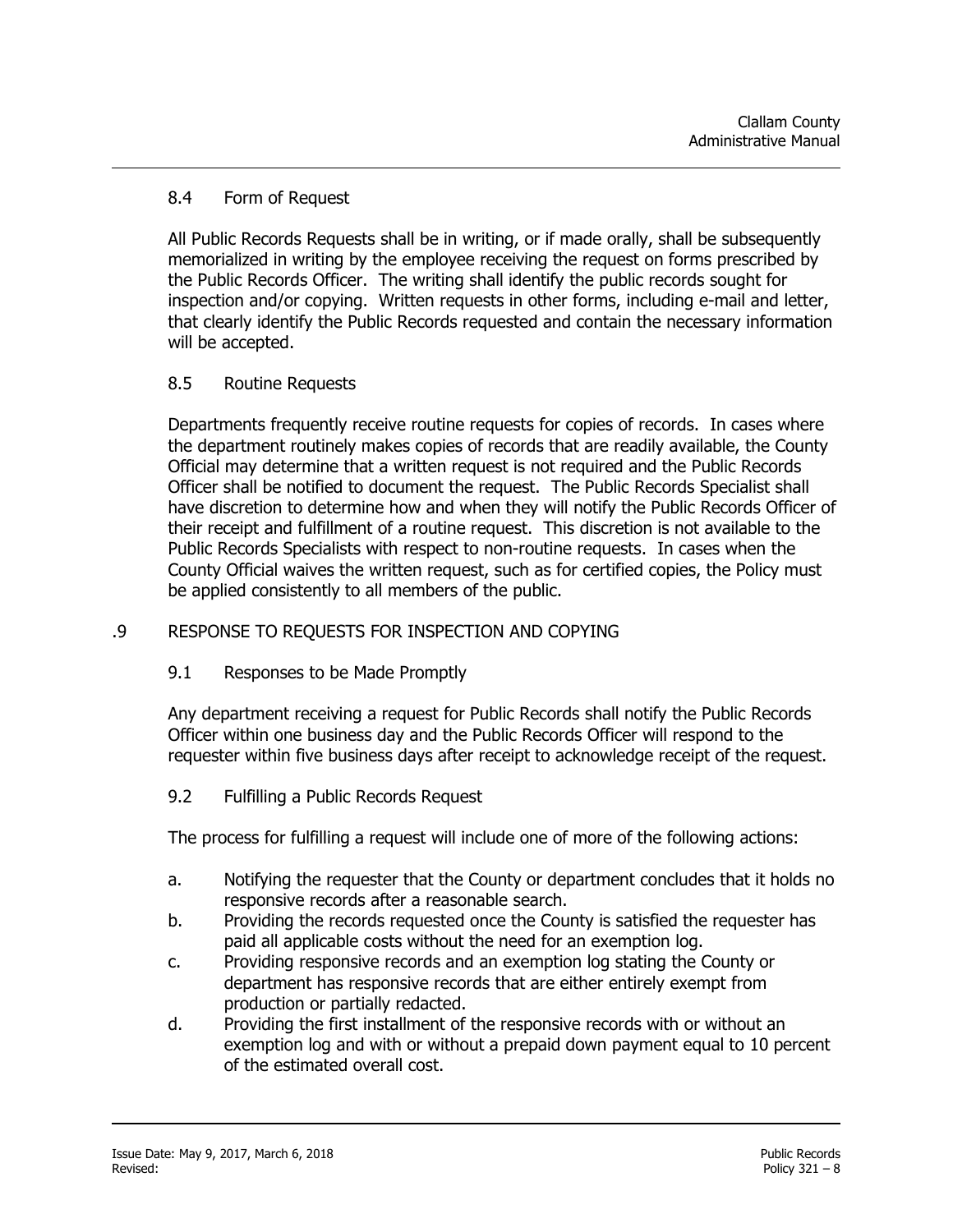- e. Providing the final installment of the responsive records with or without an exemption log.
- f. Notifying the requester they have made a request for information and there is no requirement under the PRA that the County provide such information or respond to the request for information.

CAVEAT: Subsection "f" above is a response that should not be utilized lightly and there may be good public relations in providing the information sought by the citizen although there is no requirement to do so.

The last contact with the requester should include express text stating "With this response the County considers the request dated **replace in the regular relating to** <u>relating</u> to known as PRA request \_\_\_\_\_\_\_\_\_\_ is completed, closed, and fulfilled and no further action will be taken. Do not hesitate to contact the undersigned if you have any concerns about the response provided."

If a record is withheld or a portion redacted, the requester shall be informed of the County's internal appeals process.

If release is authorized and inspection is requested, the requesting party shall be provided with necessary assistance in performing the inspection. It is the responsibility of the employee providing for the inspection to ensure security of County records. Employees should not allow unknown persons to inspect records in circumstances where records could be removed or altered.

Copying of records shall be done by County personnel or, at the discretion of the County Official, on copy machines provided for the public. Fees for copying shall be charged in compliance with Washington Administrative Code (WAC 44-14), and the Revised Code of Washington (RCW 42.56) as currently exists or hereinafter enacted. Clallam County Code, Title 5, Chapter 5.100, Consolidated Fee Schedule also lists fees for copies of public records.

#### 9.3 Appropriate Responses

The Public Records Officer after receiving a request for inspection and/or copying, shall within five business days in writing to the requester, invoke at least one and, if appropriate, more than one of the following options:

- a. Provide the requested public record.
- b. Provide an internet address and link on the County's website to the specific records requested, except that if the requester notifies the County they cannot access the records through the internet, then the Public Records Officer must provide copies of the records to the requester or, in the alternative, may allow the requester to review the records on a County computer.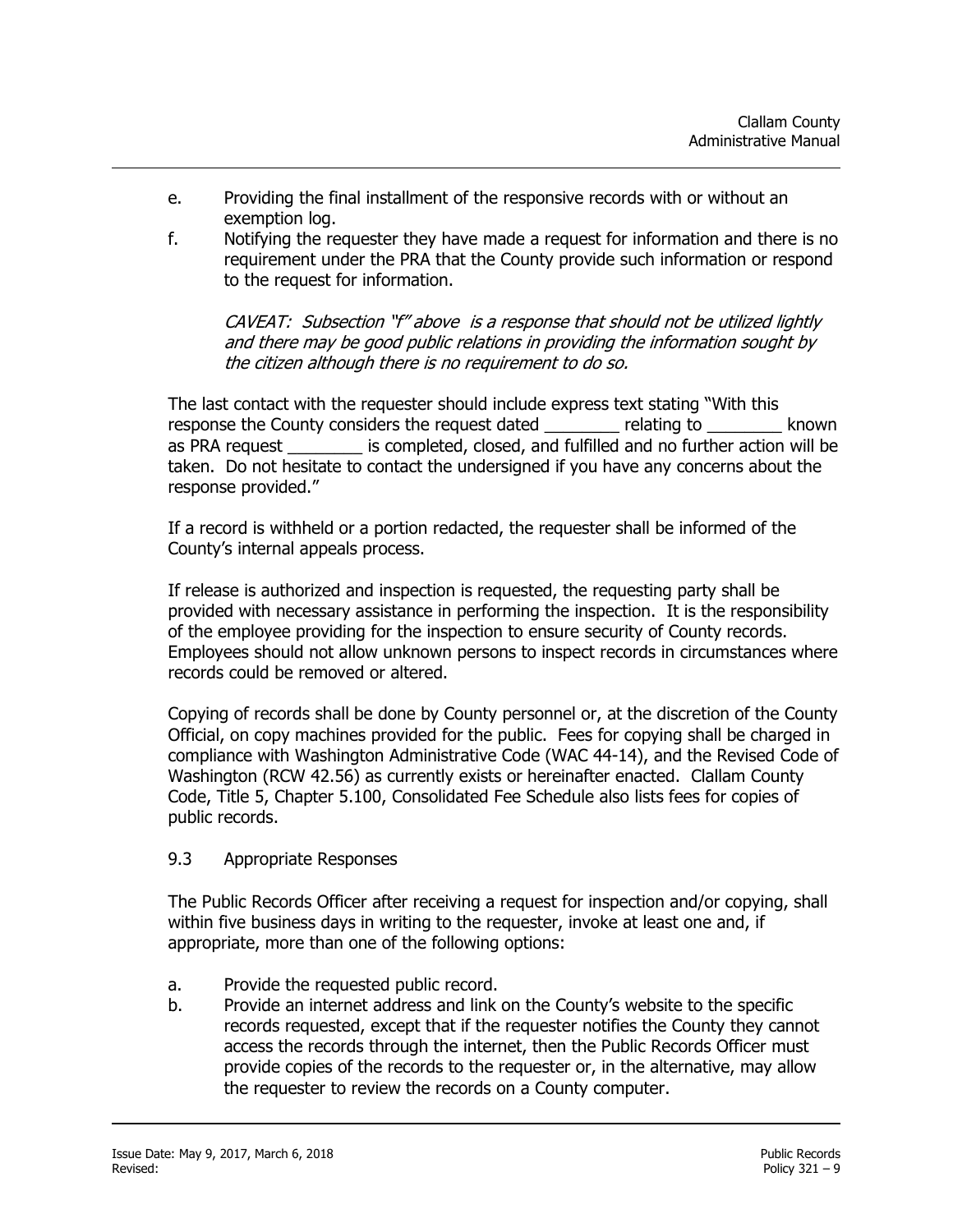- c. Advise the requester of the estimated time necessary to provide the requested Public Record, or determine whether it is appropriate to release the record.
- d. Deny the request in whole or in part and provide an exemption log.
- e. Acknowledge in writing or by e-mail that the request has been received and advise the requester that the department or County holds no documents responsive to the request.
- f. Provide the first installment of any responsive records.
- g. In the case of a "Large PRA Request" request a down payment equal to 10 percent of the estimated cost for providing the records.
- h. Inform the requester that their Public Records Request appears to be seeking a list of individuals to be used for commercial purposes and provide an affidavit to be executed before a Notary Public attesting that the list will not be used for commercial purposes.
- i. Seek clarification.
- 9.4 Additional Time to Respond

If additional time beyond five-business days is required to respond to a request, the requester shall be notified within five-business days from receipt of the request. The notice shall include an estimate of the time necessary to provide the requested Public Record, or determine whether it is appropriate to release the record.

The need for additional time may be based upon, but is not limited to, staff resource restraints, prior requests in the queue, the need to clarify the intent of the request, the time needed to a) locate and assemble the information requested, b) notify third parties or agencies affected by the request, or c) determine whether any of the information requested is exempt in whole or in part such that a denial should be made as to all or part of the request.

In acknowledging receipt of a Public Records Request that is unclear, the requester may be asked to clarify what documents or records are sought. If, after notice by the County, the requester fails to clarify the request the request shall be considered abandoned and closed.

Any request for additional time shall be reasonable and must be accompanied by a written explanation of why such a time frame is needed. Any request for an extension of time to respond in excess of 35 days before providing the requester with either the final response or the first installment of responsive record(s) shall be approved by the County's legal counsel for public records before being sent to the requester. Nothing in this section is intended to prohibit the Public Records Officer to seek an extension in excess of 35 days.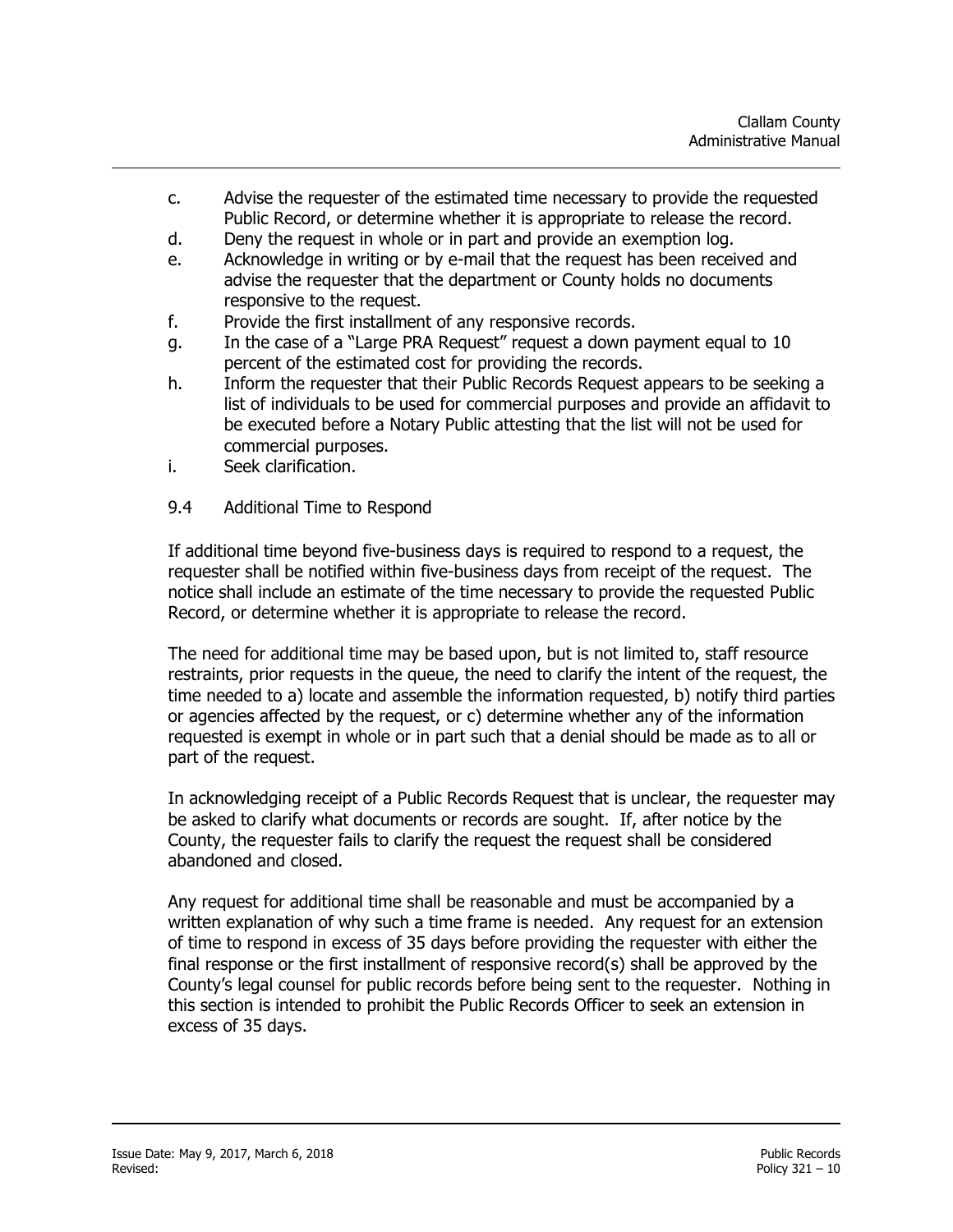#### 9.5 Denial of Release of Records

Denials of Public Records, or portions thereof, must be accompanied by a written statement citing the applicable law and the specific reasons therefore. The denial shall include an exemption log noting the existing records that meet the criteria of the request but are either a) entirely exempt and will not be produced; or b) include exempt information that will be redacted. The log shall include, to the greatest extent possible, the type of record, its date, the number of pages, and, unless otherwise protected, the author and recipient; or if protected, other means of sufficiently identifying particular records without disclosing protected content, and the applicable state of federal law that allows the exemption or partial redaction. When the use of any identifying features whatever would reveal protected content, the records are identified by a numbered sequence. The requester may appeal the denial. For purposes of this section, a County response of "no responsive records" shall also be considered a denial of public records.

#### 9.6 Appeal Process

- a. Any person who objects to the initial denial or partial denial of a request for a Public Record subject to chapter 42.56 RCW may within 10 business days of the date of the denial decision, not including the day of the denial decision, petition the Public Records Officer in writing (including e-mail) for a review of that decision. An objection to a partial redaction shall be considered a denial for purposes of this section. An objection to a response stating "no responsive records" shall also be considered a denial. The petition must be in writing and include the name of the petitioner, one or more points of contact for the petitioner such as an email address, USPS address or phone number, and a copy of the denial or an adequate identification of the decision denying the request.
- b. The Prosecuting Attorney or their designee shall serve as the reviewing authority. The Public Records Officer shall promptly provide the petition and other relevant information to the reviewing authority.
- c. The reviewing authority shall consider the petition and affirm or reverse the denial within two business days after the receipt of the petition by the Public Records Officer or within such other time as the County and requestor mutually agree.
- d. A person whose Public Records Request is denied may seek judicial review at the conclusion of two business days after the initial denial regardless of any concurrent internal administrative appeal or intent to seek an internal administrative appeal.
- 9.7 County to Provide Fullest Assistance

If a Public Records Request is granted, the requesting party shall be provided with necessary assistance in performing the inspection. Copying of records shall be done by County personnel or, at the discretion of the County Official, on copy machines provided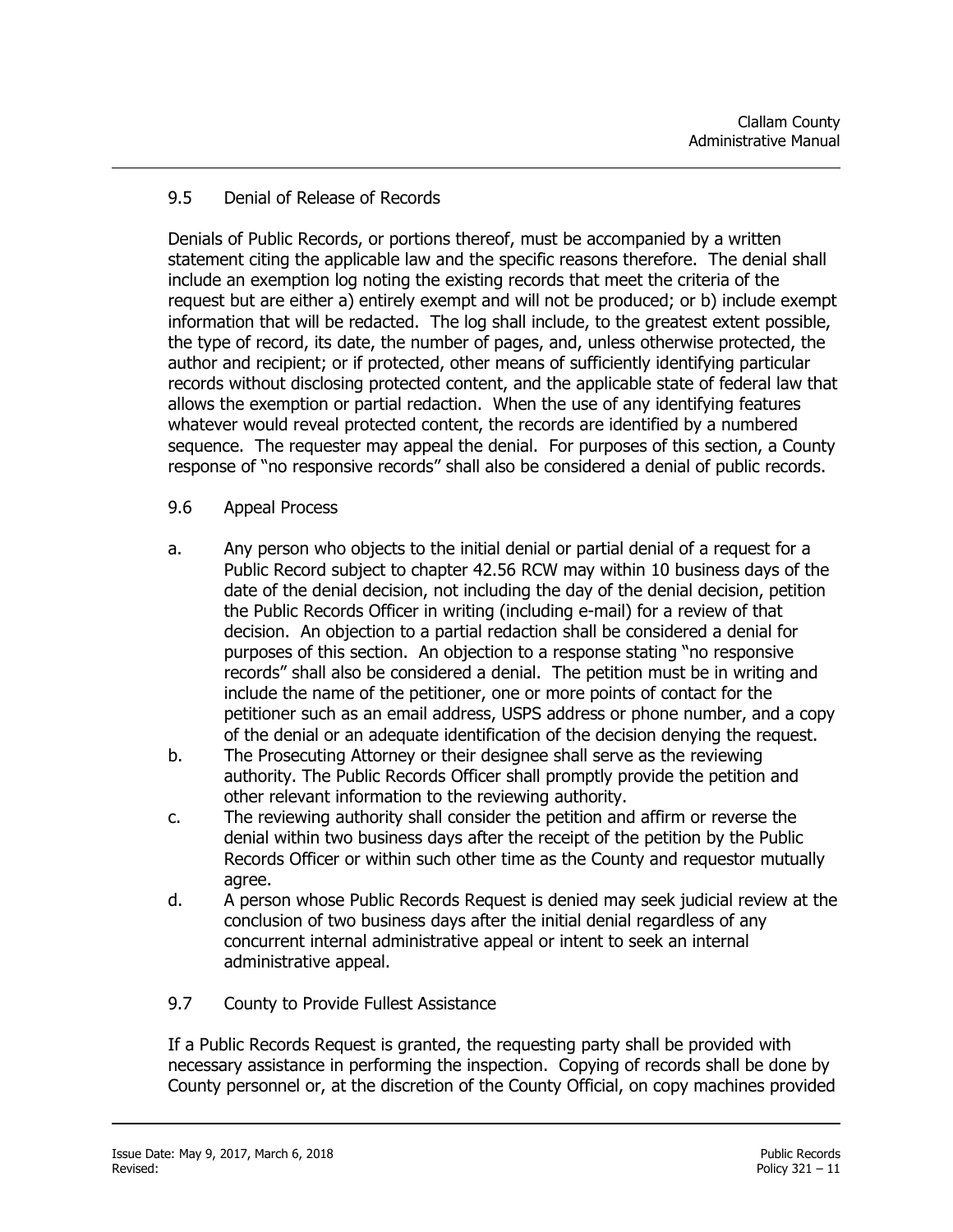for the public. Fees for copying shall be charged in compliance with WAC 44-14 and RCW 42.56 as currently exists or is hereinafter enacted.

If the County does not possess equipment to copy the public records sought by the requester, and if such equipment is available commercially, the person responding to the request shall determine the cost of copying and notify the requester that the County does not possess the equipment to make the requested copies and provide an estimate for commercial copying. Copying of public records commercially shall be accomplished by County personnel. Public records maintained by the County shall not be released to the requester for removal from County facilities.

It is the responsibility of the employee providing for the inspection to ensure security of County records. Employees should not allow unknown persons to remove original records from their department. Any commercial copying required will be accomplished by the County at the sole expense of the requester pursuant to copying fees in compliance with RCW, WAC and/or County Code.

9.8 Maintaining Records of Requests for Public Records

Public Records Requests and the responses to them must be retained by the Public Records Officer for two years following completion of the request in compliance with the State Retention Schedule. The records produced in response to the request must remain distinct from the original departmental/office records. The Public Records Officer shall keep a log of all Public Records Requests. The log may be destroyed after three years in compliance with the State Retention Schedule.

9.9 Protection of Public Records

Each department shall adopt and enforce reasonable procedures to protect public records from damage, disappearance, disorganization, or premature destruction. In order to ensure that essential functions of the County are continually carried out and Public Records are not damaged, altered, disorganized, or lost, access to record storage areas is restricted.

Public Records will be inspected in the Public Records Office. Inspection shall be at a convenient time for staff to assist and supervise the inspection so that essential functions of the office are not disrupted. No records shall be removed from a file except by staff. Staff supervising the inspection will be assigned based on availability. Inspection shall be denied and the records withdrawn if the individual inspecting the records is doing so in a manner to damage, alter, remove, or substantially disorganize them or is excessively interfering with other essential functions of the department.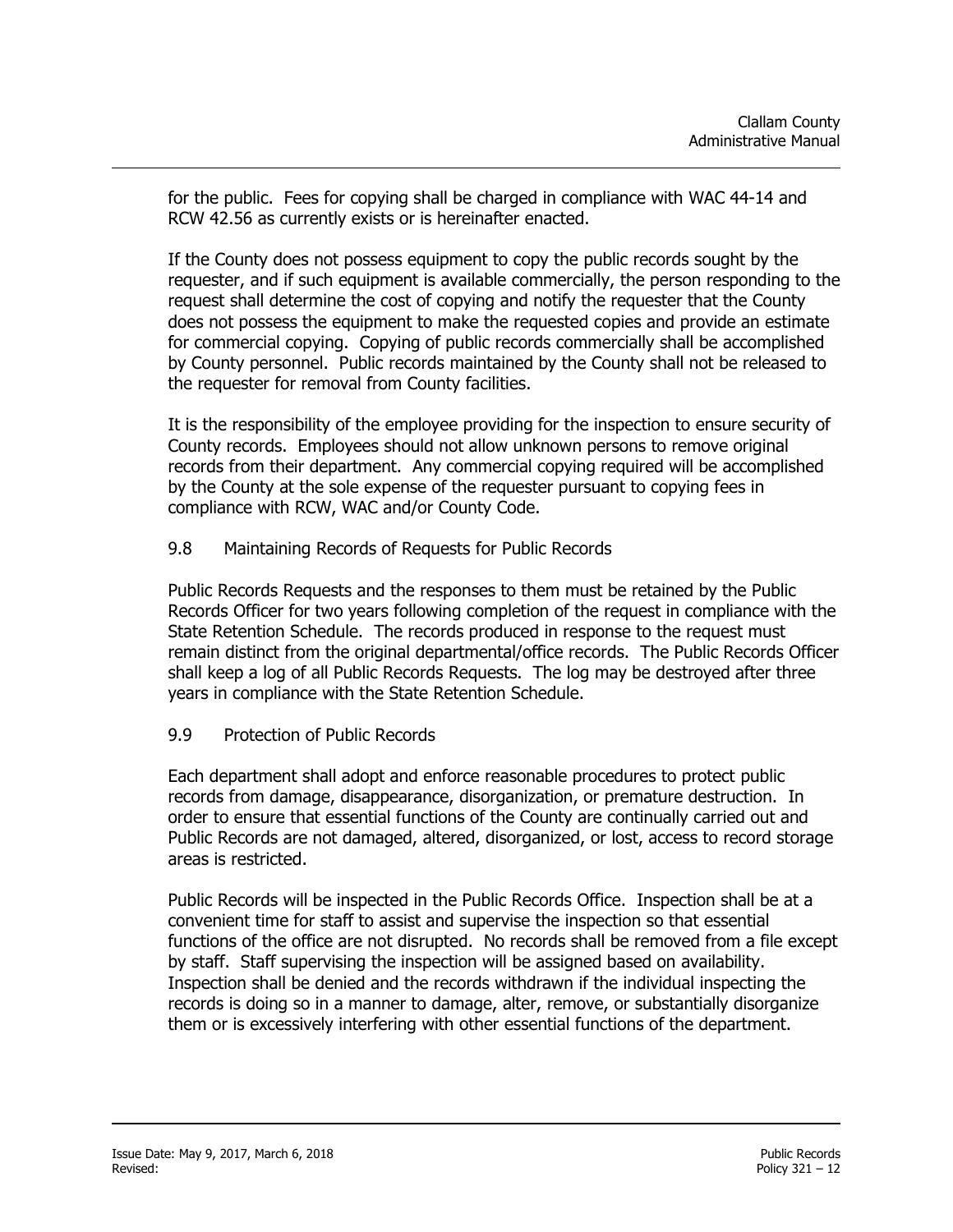#### .10 REASONABLE SEARCH

The Public Records Act imposes upon the County the obligation to perform a reasonable and prompt search for records when responding to a request. This requires the County to look for records in any location where they might reasonably be found. Such locations include department computer files, employee email (inbox, sent, or personal archive folders); deleted emails located on County servers, personal devices, paper files, file cabinets; basement archives; locked and/or otherwise secured storage facilities, etc.

The Public Records Officer, in coordination with the designated Public Records Specialist(s) will gather or locate the records potentially responsive to the request and memorialize the substance of the search in writing. The search record should include, but is not limited to time spent, employees contacted, locations searched; terms provided to the Information Technology Department for electronic records searches; etc. This document is retained with a copy of the records provided to the requester.

#### .11 RESEARCH, CREATION OF DOCUMENTS CONSIDERED CUSTOM WORK REQUEST

The County is not required to create documents in order to comply with a request for specific information. Rather, the County must produce existing records for review and copying. Also, the County is not obligated to compile information from various records so that information is in a form that is more useful to the requester. County employees are not required to do research for private individuals.

#### .12 CERTAIN PUBLIC RECORDS EXEMPT; DELETION OF EXEMPT PORTIONS THEREOF

Public Records exempt from public inspection and copying by federal and/or state law shall not be available for public inspection and copying; however, when exempt portions of public records can be redacted (exempt portions redacted), the remainder thereof shall be open to public inspection and copying.

#### .13 PRIVILEGED COMMUNICATIONS

Certain communications between County Officials, including employees and agents, and the attorneys of the Prosecuting Attorney's Office or outside legal counsel representing County interests will be and remain exempt from production as privileged communications between attorney and client although its existence must be disclosed.

A County Official or the person to whom the confidential correspondence or communication was directed retains the privilege of confidentiality and is always authorized to waive said privilege and authorize the Public Records Officer to release the otherwise confidential record to the requester and/or the public. An exception is that the Board as a whole is one of the Prosecuting Attorney's clients and it takes a majority of the Board to waive the privilege with respect to any correspondence or communication from the Prosecuting Attorney's Office.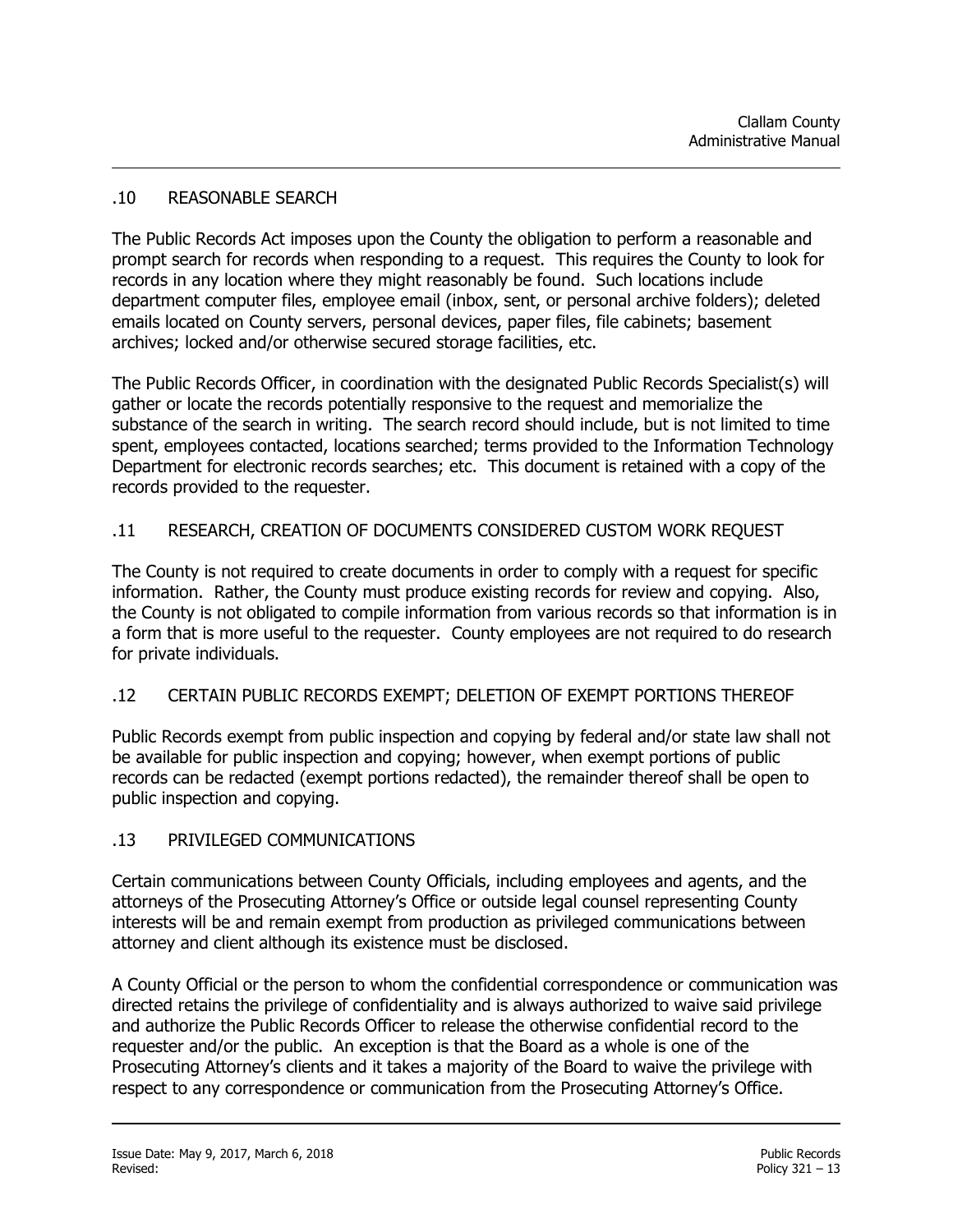Any employee or department considering waiving the confidentiality of a record will discuss it with the Public Records attorney in the Prosecuting Attorney's Office and Risk Management prior to doing so. Regardless of this consultation, the employee or department shall have the final decision regarding waiving this privilege.

#### .14 LIST OF EXEMPTIONS

Clallam County hereby attaches Appendix C: Exemption and Prohibition Statutes Not Listed in Chapter 42.56 RCW as prepared by the Municipal Research Services Center (MRSC) as currently exists or is hereafter enacted, as the non-exclusive list of exemptions relied upon by all departments.

#### .15 INDEXING OF PUBLIC RECORDS

Pursuant to RCW 42.56.070(4), Clallam County has determined by Resolution 74, adopted July 3, 2001, that the indexing of Public Records would place a heavy burden on government operations. As such, Clallam County does not maintain an index of Public Records.

#### .16 ELECTRONICALLY STORED DATA AND INFORMATION

Public Records in the form of data that is electronically stored on a County or personal computer or device, a diskette, a magnetic tape, a compact disc, or in other similar ways shall be subject to public inspection and/or copying.

#### 16.1 Data Available Through Public Access

Data that is publicly available by computer access without submission of a Public Records Request; i.e. data posted on the Internet, may be inspected and copied by any person or persons having access to computer equipment capable of such inspection and copying. Posting of such data on the Internet or other means widely available to the public is considered by the County to meet the Public Records Act requirements to fulfill a Public Records Request. As such, the County is not required to otherwise locate, copy, or make available for inspection, such records. The County will make arrangements to allow for inspection and/or copying for individuals who do not have access to the internet. Regular fees for copying the records shall apply.

#### 16.2 Data Not Available Through Public Access

Data that is not publicly available by computer access without submission of a request for inspection and/or copying, but constitutes Public Records and is stored, contained, or available within the memory or storage facilities of a computer or electronic equipment, is subject to inspection and copying only with the cooperative services of the Information Technology Department.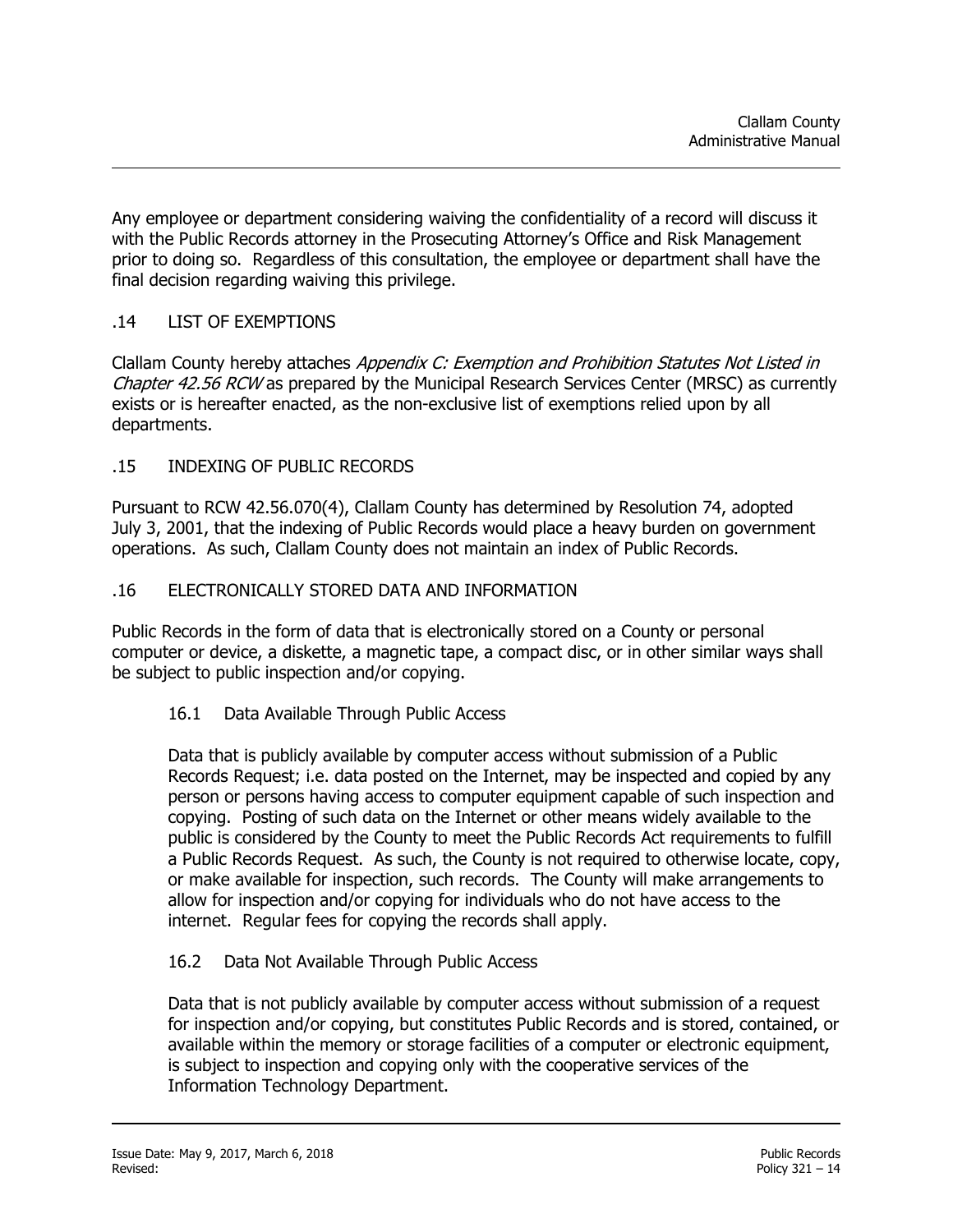When Public Records are adequately identified by the requester, an employee designated by the Director of the Information Technology Department, shall provide the information to the Public Records Officer for determination if it contains exempt records. If such examination reveals any data that is exempt from public inspection and/or copying or must be partially redacted, the requested Public Record shall be transferred to a CD or similar medium with the exempt portions thereof redacted. If the examination reveals any data that is an exempt record, inspection and/or copying thereof shall not be permitted. Records denied in their entirety shall be identified in writing as required by this Policy.

If the examination reveals no exempt information or records, the person requesting inspection and/or copying, at their option, may view the information on a non-County owned computer screen or electronic device, or have the information transferred to a compatible storage medium provided in sealed, retail packaging, or ask that the record be printed on paper. Provided, however, that the viewing of such information on a computer screen shall not be permitted except when the computer is operated by a County employee and only when diverting the County employee from his or her regular duties in order to operate a computer to permit viewing would not cause excessive interference with the essential functions of the County.

Nothing in this section is intended to prohibit a requester from obtaining a public record in paper format, although any request for a record which would require more than 350 sheets of letter-sized paper shall be considered a "Large PRA Request" and the County reserves the right to provide the responsive records in electronic format or request a down-payment of 10 percent of the estimated cost of the responsive records.

#### .17 FEES

It is the policy of Clallam County to recover the costs incurred for producing public records in a manner consistent with state law or regulation. All fees under ten dollars per request shall be waived. The County Official may waive other fees at their discretion, with written explanation of their rationale and approval of the Public Records Officer, if they determine such an action is in the best interests of the County. Waiver of copy costs in one instance shall not be a waiver for any future requests made by that requester or for any future requests made by others. For security purposes and to ensure uncorrupted copying, electronic data shall be copied on media recommended, approved and/or specified by the County and supplied by either the County for a fee or the requester at the County's sole discretion.

#### 17.1 Charges for Locating Public Records

Subject to the limitations provided in this policy or as otherwise provided by law, Clallam County does not charge a fee to search for and locate existing records for Public Records Requests.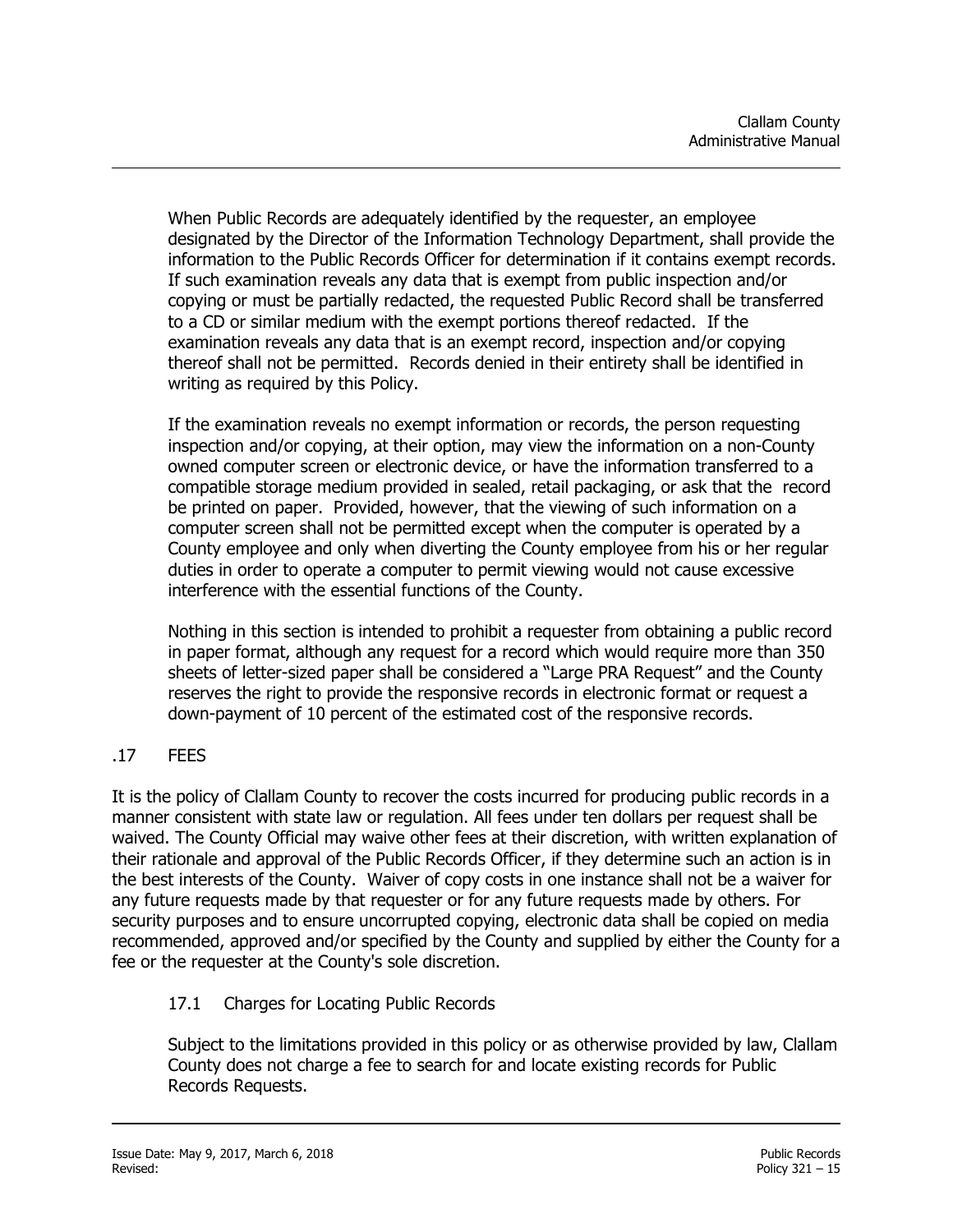#### 17.2 Fees for Copying of Public Records on Paper

Unless otherwise authorized by RCW, e.g., Ch. 36.18, for copying of specific records, Clallam County adheres to WAC 44-14 and RCW 42.56 as currently exists or hereinafter enacted when charging fees for copying public records. Fees are listed in the WACs, RCWs, and Consolidated Fee Schedule (CCC 5.100).

Certain public records are of a size or nature that cannot be copied using standard equipment and must be copied commercially. In such cases, the County will recover the full cost of copying including staff time for transport of the records and applicable sales tax.

For security purposes and to ensure uncorrupted copying, electronic data shall be copied on media recommended and specified by the County IT Department and supplied by the requester in sealed, retail packaging at the expense of the requester.

In the case of a conflict between the Public Records Act and another state law or regulation that authorizes a department or employee to collect a fee for providing a copy of a specific category of record arises, then the state law shall prevail.

#### .18 FREQUENTLY ASKED QUESTIONS AND ANSWERS

The questions and answers below are intended to guide employees in topics where questions are often asked. This is not intended to be an all-inclusive list of issues, topics, or answers. The information provided below is enforceable as a part of this policy.

#### **Do all requests for public records need to be in writing?**

No, but the employee receiving the request must memorialize it. Section 8.5 allows each County Official to set department policy not requiring a written form on routine requests where the department typically makes copies of the particular public record and the record is readily available. If the department has such a policy, it must be applied consistently to all public requests.

#### **Is the requester required to sign a form certifying that lists of names will not be used for commercial purposes?**

The County should always seek to obtain a certification. However, pursuant to recent case law, if no certification is obtained and yet the Public Records Officer suspects the list of individuals to be provided to the requester will be used for commercial purposes, then some investigation of the requesting person or firm by the Public Records Officer must occur to confirm or deny the suspicion.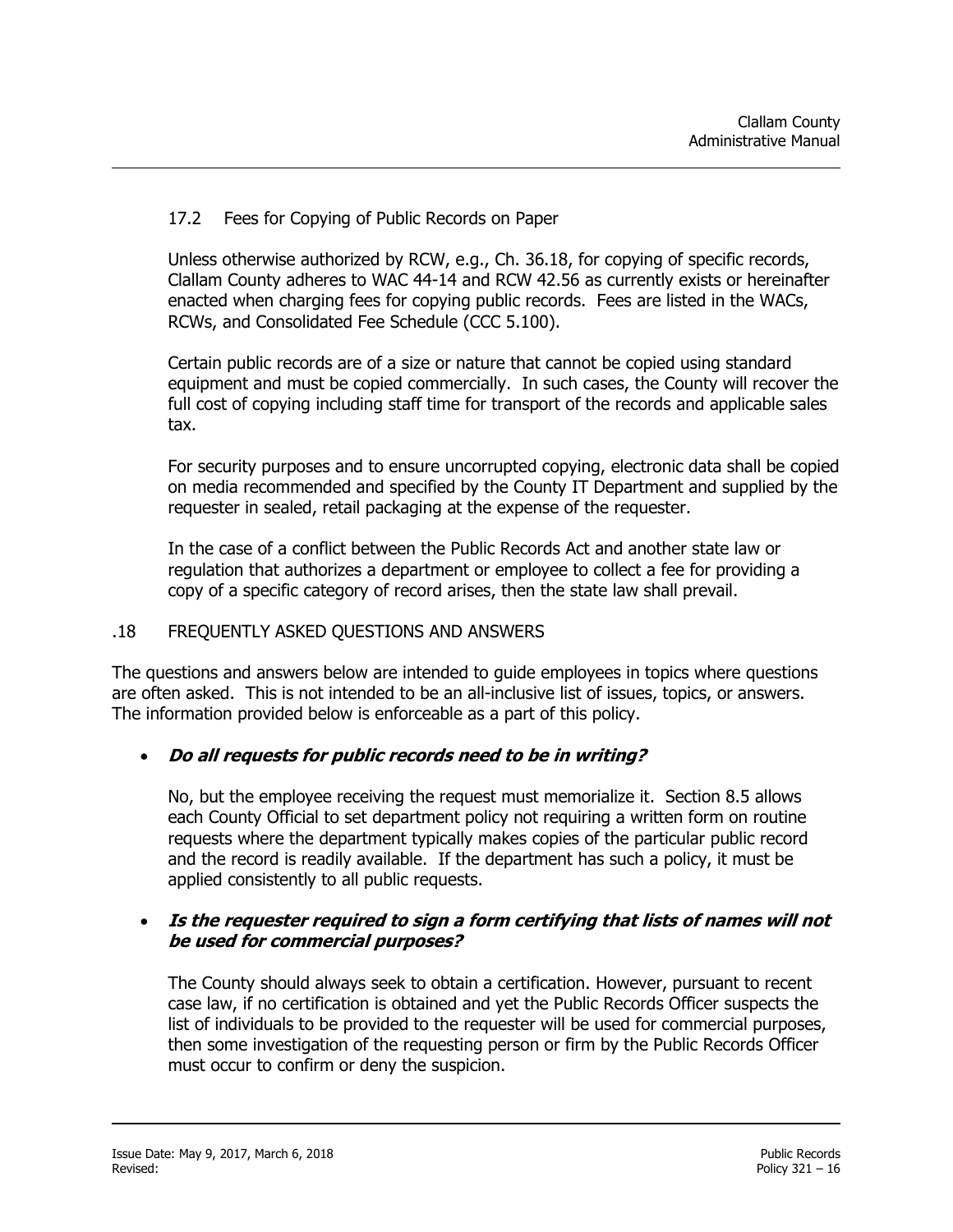In accordance with RCW 42.56.070(9), the County is prohibited from disclosing lists of individuals (natural persons) if the requester intends to make commercial use of the list. However, the RCW does not prohibit release of raw data from which a person could construct his own list of individuals for commercial purposes. In addition, this provision does not prohibit disclosure of lists of businesses, corporations, or partnerships. Attorney General Opinion 1975, 15 states "... Where the work product of an agency in the form of a list of individuals would, if supplied to others, be used by the persons requesting it in such a manner as to contact or otherwise personally affect the individuals identified on the list it was, in our judgment, the intent of the drafters (though somewhat ineptly expressed) to limit access."

#### **Who makes the determination if records are exempt from production to a requester?**

The Public Records Officer, following consultation with the Prosecuting Attorney's Office, shall determine which records are exempt from disclosure such that a denial in whole or in part is necessary. A Public Records Specialist may also be involved in making these determinations. The decision to deny records is final two business days after it is made. After that date, an individual can file a lawsuit in Superior Court to challenge the denial.

#### **If the County has copies of public records of another public agency in its possession, does the County or the other agency make the disclosure decision?**

If the County possesses the records and a request is made, they must make the disclosure decision and release the records if they are determined to be subject to disclosure. The other agency should be consulted, and, if they object to the County's intent to disclose, seek a court order blocking disclosure, as allowed by RCW 42.56.540.

#### **How do I determine whether a request has been made for an existing record or a custom record and thus is not within the purview of the Public Records Act?**

Simply put, if the record or report exists and can be released without creating a new report or manipulating data, the record is considered a Public Record. Examples of Public Records include:

- $\circ$  An existing report that can be obtained from the computer application, whether or not the report is routinely used by the department. In some cases reports or query capabilities require the employee to choose fields or enter criteria for records matches. In those cases, where employee interaction is not unreasonable, the record would be considered a Public Record.
- $\circ$  A database that exists on the computer. Be aware that the statute does not require a County employee or Official to manipulate existing data so that only the requested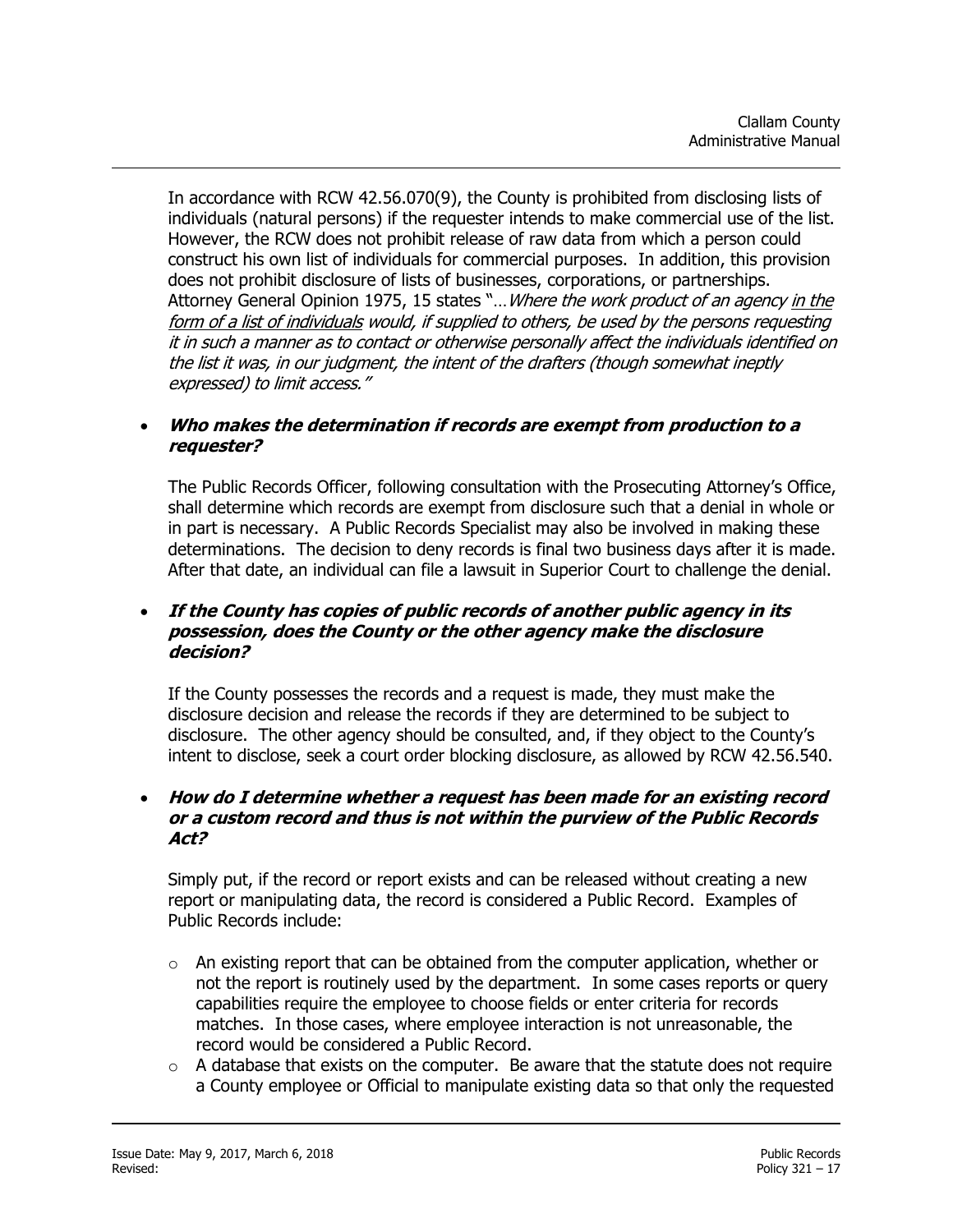information is included in any document or electronic file. Many times, the requested data is in a document or electronic file with other information. There is no requirement to segregate the requested information if it is identifiable without segregation. If the decision is made to manipulate data to segregate the data for convenience or other purposes, the resulting record is still a Public Record.

 $\circ$  E-mails that exist in a user's folders or in archives.

#### **I have seen a request for records in their "native format." What does that mean?**

- o The "native format" of a record is
	- When a requester makes a request for a record in its "native format," courts have stated the requester is entitled to receive it in that native format when the native format is readily available in the marketplace to the County and the citizen, such as MS products.
	- If the software is unique to government or licensed to the government and not to the requester, then there is no obligation to provide it in its native format but in the spirit of "fullest assistance," the County Official or employee may choose to provide the requested record in a commonly available format.

#### **Does the "native format" of a particular record or document change whether that record or document is a Public Record subject to disclosure and possible production to the requester?**

 $\circ$  Courts have said emphatically that it does not. The native format of a record does not determine whether a record is a Public Record.

#### **If a request is for a significant number of records that take time to locate and organize, is the County required to provide the information as it is located or can the disclosure be made after all records are located?**

 $\circ$  Any request that generates more than 350 letter-sized pages is deemed to be a "Large PRA Request" to which special rules apply, such as providing the records in installments. Courts encourage the County to make records available to the requester on an installment basis as they become available rather than hold on to them and provide them to the requester only when the search is complete.

#### **Should electronic data be converted to a format that cannot be changed by the requester?**

No. The data should be released in the format it is maintained by the County, particularly when the requester has asked for the data in its "native format." There is no requirement for the County to ensure data cannot be changed, and there is no prohibition against the requester changing data once it is released, though the requester may be liable for the fraudulent use of records.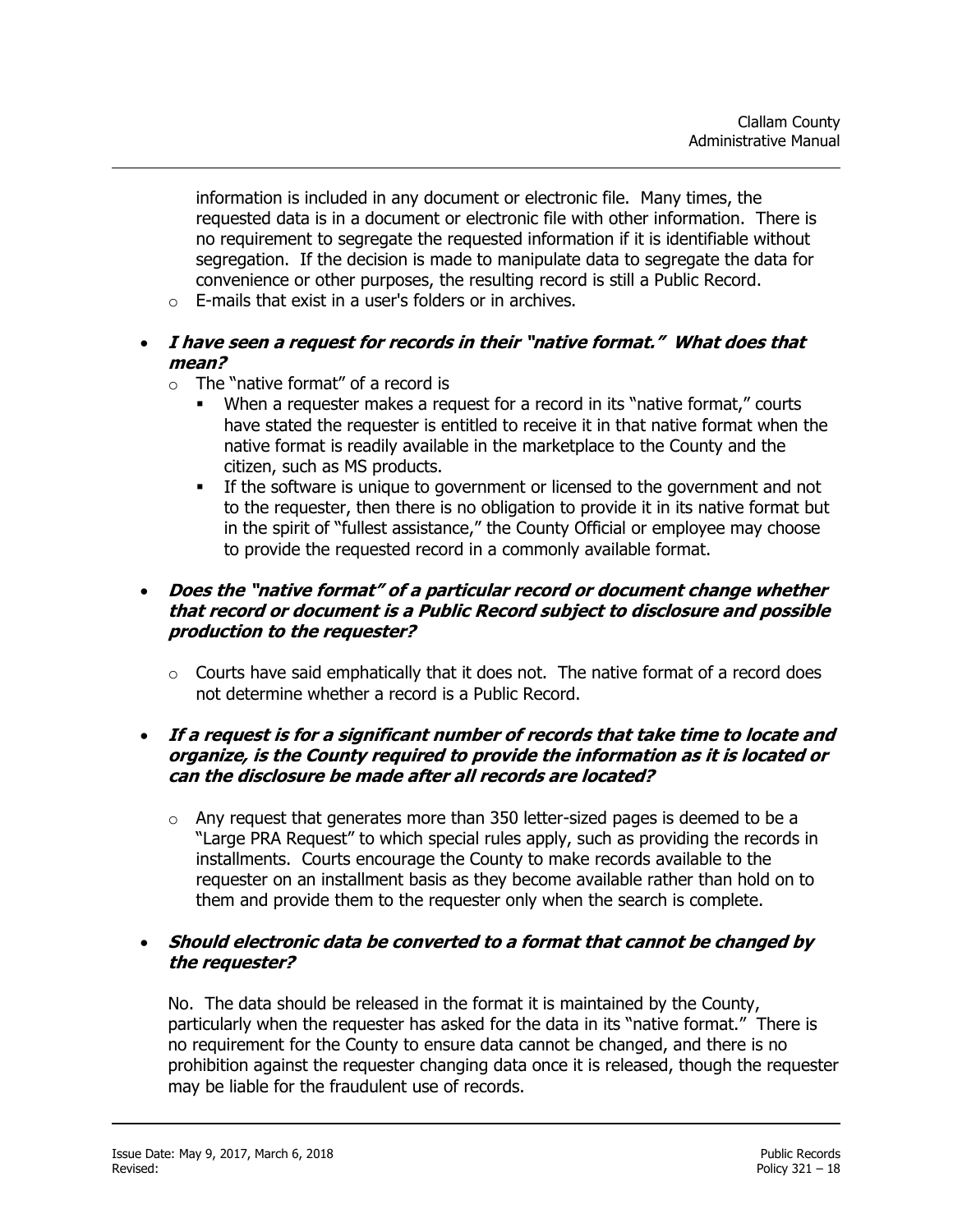#### **If the requester asks for electronic data to be changed to another format, is the County required to do so?**

If the County has conversion capability without a major expenditure of staff time, yes. For instance, if a database is being released and the requester asks to have the data in an ASCII format, the County is required to convert the data since we have the capability of doing so. If an electronic document was in MSWord format and the requester asks for the document in PDF format, the County would convert the document. However, if the requester asks for a document or data in a format for which we have no capability to convert, or the conversion time would be excessive, the County is not required to convert the data.

The time taken to reformat the data can be charged as part of the copying costs. Refer to applicable WACs, RCWs and CCC 5.100 for information on hourly rates.

#### **Can the County place a limit on the time period records are kept out of the file for inspection?**

Yes. But the time period must have a reasonable basis. Generally, a 30-day period for the requester to inspect the records would be reasonable. If however, the records are old and rarely accessed for other purposes, a 30-day restriction may not be reasonable. If this situation comes up, the department affected should consult with the Deputy Prosecutor assigned to Public Records.

Every effort should be made to provide a reasonable inspection period with the requester. Be aware that since there is no cost associated with the filing of a Public Records Request, the requester can simply re-file the same request. If a reasonable time period has been set and the requester fails to inspect the records, then files another request, contact the Deputy Prosecutor to discuss the matter prior to granting the second request.

#### **Are e-mail messages Public Records?**

Generally, yes. E-mail messages are Public Records when they are created or received in the transaction of public business. As such they must also be identified, filed, and retained just like any other document or record.

#### **Are e-mails and other communications from the Prosecuting Attorney's Office subject to public disclosure?**

The Prosecuting Attorney places a notice of attorney-client privilege, or marks "confidential" on communications that are to be considered exempt from production, although their existence must be disclosed. Any communication from the Prosecuting Attorney's Office should be checked for the warning prior to production to non-County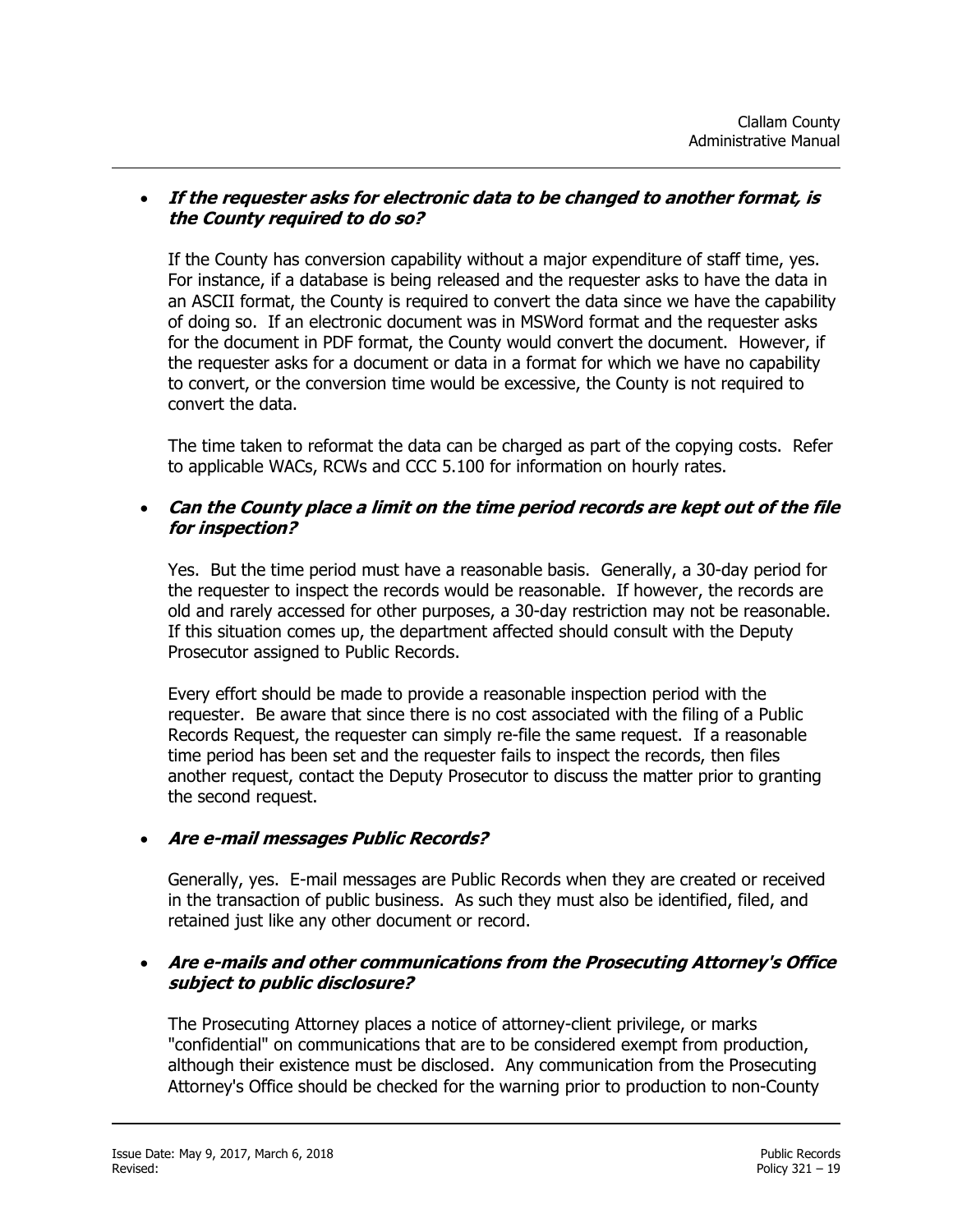personnel. If so marked, the document is not to be released until the client has consulted with the attorney who authored the communication. The client retains the ultimate right to waive the confidentiality even after such a consultation.

#### **Can the County set a minimum time for an activity subject to an hourly fee?**

Yes. The minimum time for a task subject to an hourly fee in response to a Public Records Request is  $1/10^{th}$  of an hour. Tasks should be broken down into  $10^{ths}$  of an hour (6 minute intervals) for Public Records Requests.

#### **Can a record be kept confidential because an employee or County Official promises someone that the information will be kept confidential?**

No. Employees and officials do not have the authority to promise confidentiality for records unless a specific statute authorizes confidentiality.

#### **Should sales tax be charged and collected when a fee for making copies of records is charged?**

No, such charges are exempt from the imposition of sales tax under RCW 82.12.02525. However, if the County lacks the technology to reproduce the records and must use an outside means in order to produce the records, then the County shall be reimbursed for the charges which may include sales tax.

#### **When might personal or identifying information relating to a County employee be subject to production to a requester?**

Information such as a personal email address or a personal cell phone number that would be exempt from production if found in your personnel file or an emergency phone tree for a given department would NOT be exempt from production to a requester if that same information was in the text of an email.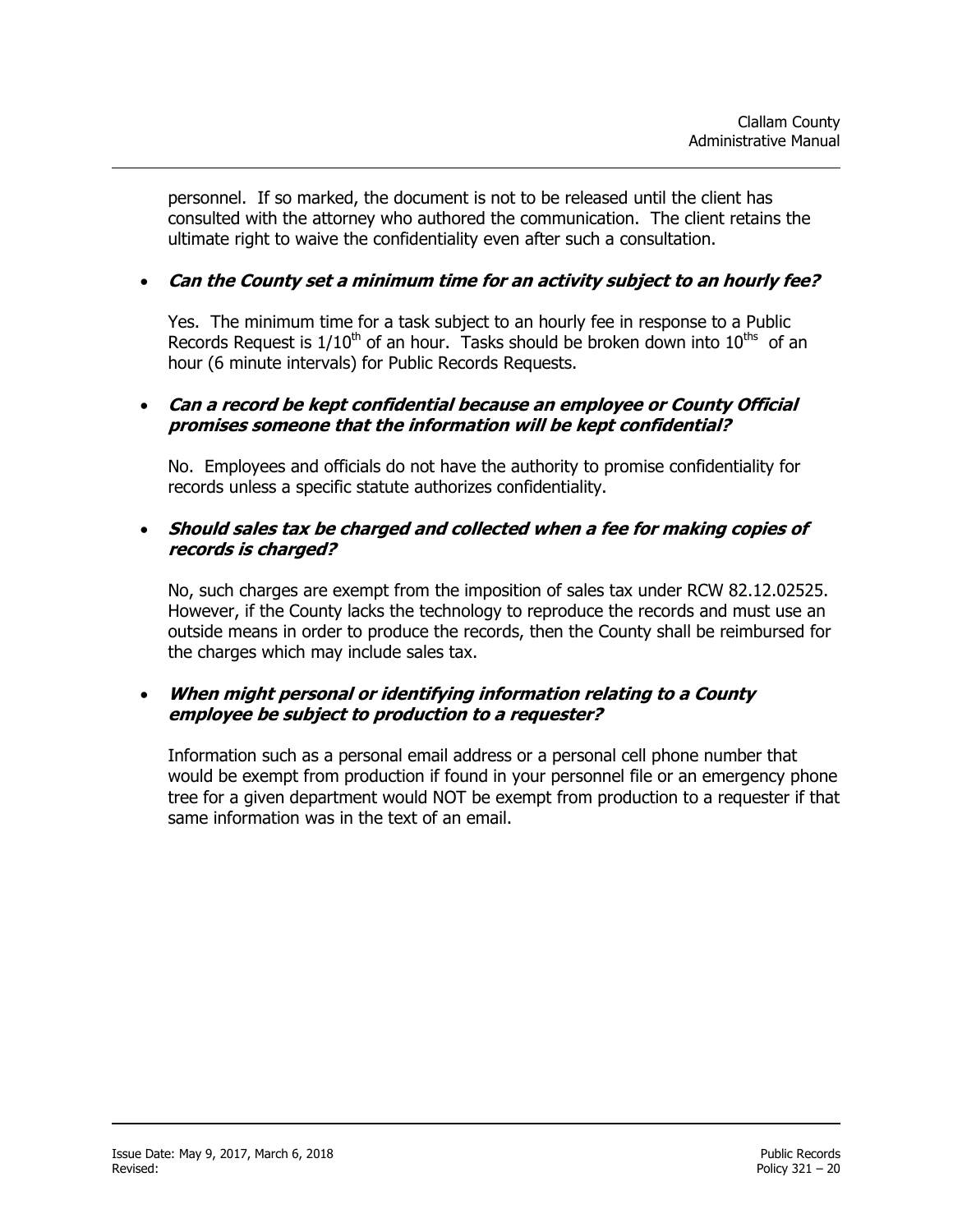# Appendix C: Exemption and Prohibition Statutes Not Listed in Chapter 42.56 RCW

#### $RCW$  42.56.070(2) requires an agency to:

publish and maintain a current list containing every law, other than those listed in the PRA, that the agency believes exempts or prohibits disclosure of specific information or records of the agency. An agency's failure to list an exemption shall not affect the eficacy of any exemption.

The following list provides exemptions and prohibition statutes not listed in the PRA. Some of the exemptions and prohibitions on the list concern public record information that may not be relevant for your jurisdiction. For instance, cities would not normally have records regarding marriage license applications or adoption records.

MRSC will periodically update this list; the date of the last update is reflected in the footer. If you become aware of additions or corrections that should be made to the list, please notify one of the staffattorneys at MRSC.

The Attorney General's Sunshine Committee webpage also provides a list of public disclosure exemptions created annually by the Code Reviser's Office.

| <b>RCW 2.64.111</b>                  | Judicial conduct commission investigations of judges and initial<br>proceedings                                   |
|--------------------------------------|-------------------------------------------------------------------------------------------------------------------|
| RCW 4.24.550                         | Information on sex offenders                                                                                      |
| RCW 4.24.601 and 611                 | Trade secrets and confidential research, development or<br>commercial information re products or business methods |
| RCW 5.60.060                         | Privileged communications                                                                                         |
| <b>RCW 5.60.070; RCW</b><br>7.07.070 | <b>Mediation</b> records                                                                                          |
| RCW 7.68.140                         | Victims' compensation claims                                                                                      |
| RCW 7.69A.030(4)                     | Name, address and photograph of child victim or child witness                                                     |
| RCW 7.69A.050                        | Child victims and witnesses of certain crimes - protection of<br>address                                          |
| <b>RCW 7.75.050</b>                  | <b>Records of Dispute Resolution Centers</b>                                                                      |
| RCW 9.02.100                         | Reproductive privacy                                                                                              |
| RCW 9.41.097(2)                      | Mental health information re persons buying pistols or applying<br>for CPLs                                       |
| RCW 9.41.129                         | Concealed pistol license applications                                                                             |

#### Washington State Statutes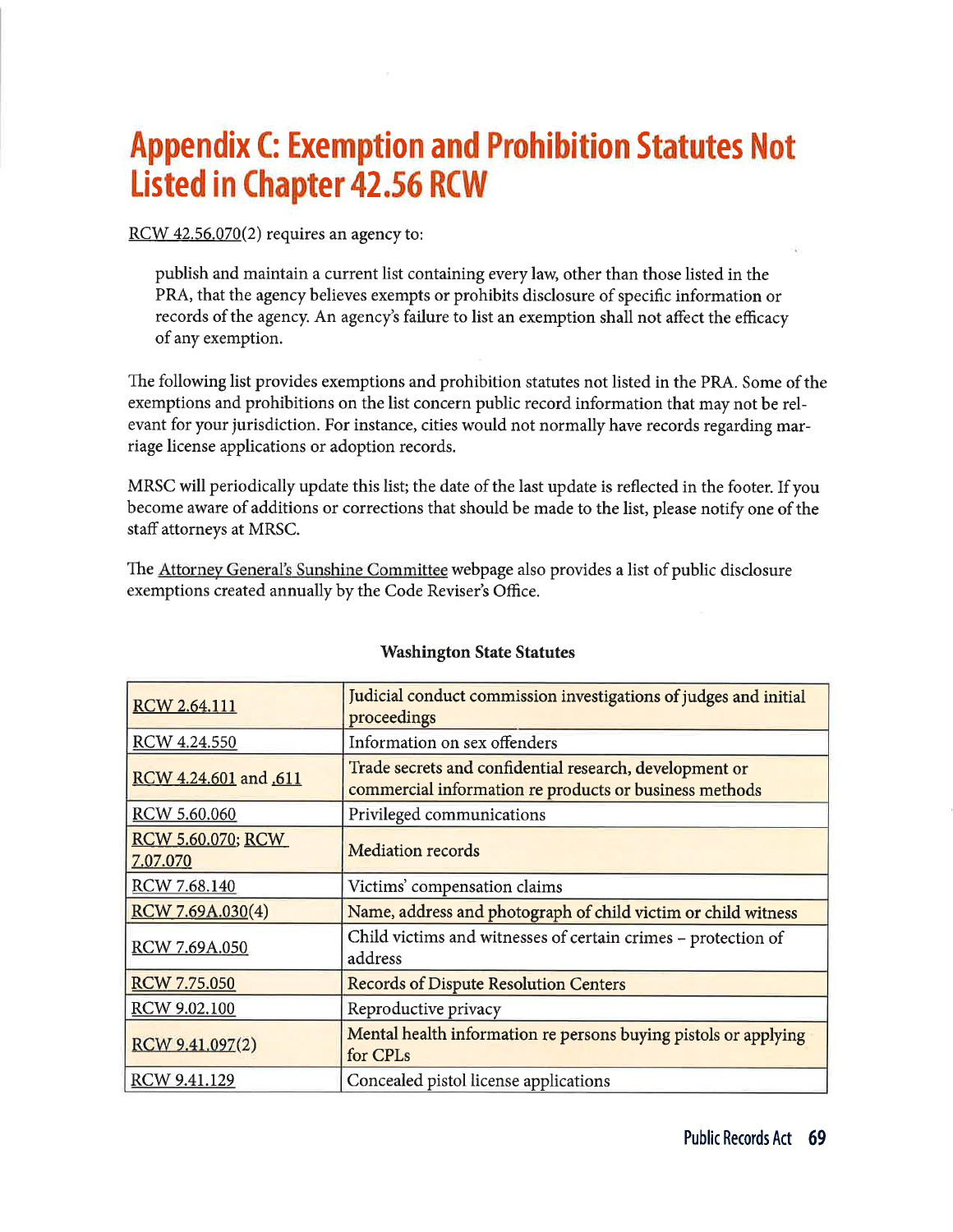| RCW 9.73.230         | Name of confidential informants in written report on wire<br>tapping                                                                                                                                                    |
|----------------------|-------------------------------------------------------------------------------------------------------------------------------------------------------------------------------------------------------------------------|
| RCW 9.51.050         | Disclosing transaction of grand jury                                                                                                                                                                                    |
| RCW 9.51.060         | Disclosure of grand jury deposition                                                                                                                                                                                     |
| $RCW$ 9.73.090(1)(c) | Prohibition on disclosure of law enforcement dash cam videos<br>until final disposition of litigation                                                                                                                   |
| <b>RCW 9A.44.138</b> | Offender registration information given to high school or<br>institution of higher education re an employee or student                                                                                                  |
| RCW 9A.82.170        | Financial institution records re criminal profiteering act                                                                                                                                                              |
| RCW 10.27.090        | Grand jury testimony/evidence                                                                                                                                                                                           |
| RCW 10.27.160        | Grand jury reports - release to public only by judicial order                                                                                                                                                           |
| RCW 10,52.100        | Records identifying child victims of sexual assault                                                                                                                                                                     |
| RCW 10.77.205        | Information re victims, next of kin, or witnesses requesting notice<br>of release of person found not guilty of a sex, violent, or felony<br>harassment offense by reason of criminal insanity and the notice<br>itself |
| RCW 10.52.100        | Records identifying child victim of sexual assault                                                                                                                                                                      |
| RCW 10.77.210        | Records of persons committed for criminal insanity                                                                                                                                                                      |
| RCW 10.97.040        | Criminal history information released must include disposition,<br>with some exceptions                                                                                                                                 |
| RCW 10.97.050        | Conviction and criminal history information                                                                                                                                                                             |
| RCW 10.97.060        | Deletion of certain criminal history record information,<br>conditions                                                                                                                                                  |
| RCW 10.97.070        | Disclosure of identity of suspect to victim                                                                                                                                                                             |
| RCW 10.97.080        | Inspection of criminal record by subject                                                                                                                                                                                |
| RCW 10.97.130        | Information about victims of sexual assault under age eighteen                                                                                                                                                          |
| RCW 10.101.020(3)    | Information given by an accused regarding determination for<br>indigent defense                                                                                                                                         |
| RCW 13.34.115        | Court dependency proceedings                                                                                                                                                                                            |
| <b>RCW 13.40.217</b> | Juveniles adjudicated of sex offenses - release of information                                                                                                                                                          |
| RCW 13.50.010        | Maintenance of and access to juvenile records                                                                                                                                                                           |
| RCW 13.50.050        | Juvenile offender records                                                                                                                                                                                               |
| RCW 13.50.100        | Juvenile/children records not relating to offenses                                                                                                                                                                      |
| RCW 13.60.020        | Missing children or endangered person information                                                                                                                                                                       |
| RCW 18.04.405        | Confidentiality of information gained by CPA                                                                                                                                                                            |
| RCW 18.19.060        | Notification to clients by counselors                                                                                                                                                                                   |
| RCW 18.19.180        | Confidential communications with counselors                                                                                                                                                                             |
| RCW 19.215.020       | Destruction of personal health and financial information                                                                                                                                                                |
| RCW 19.34.240(3)     | Private digital signature keys                                                                                                                                                                                          |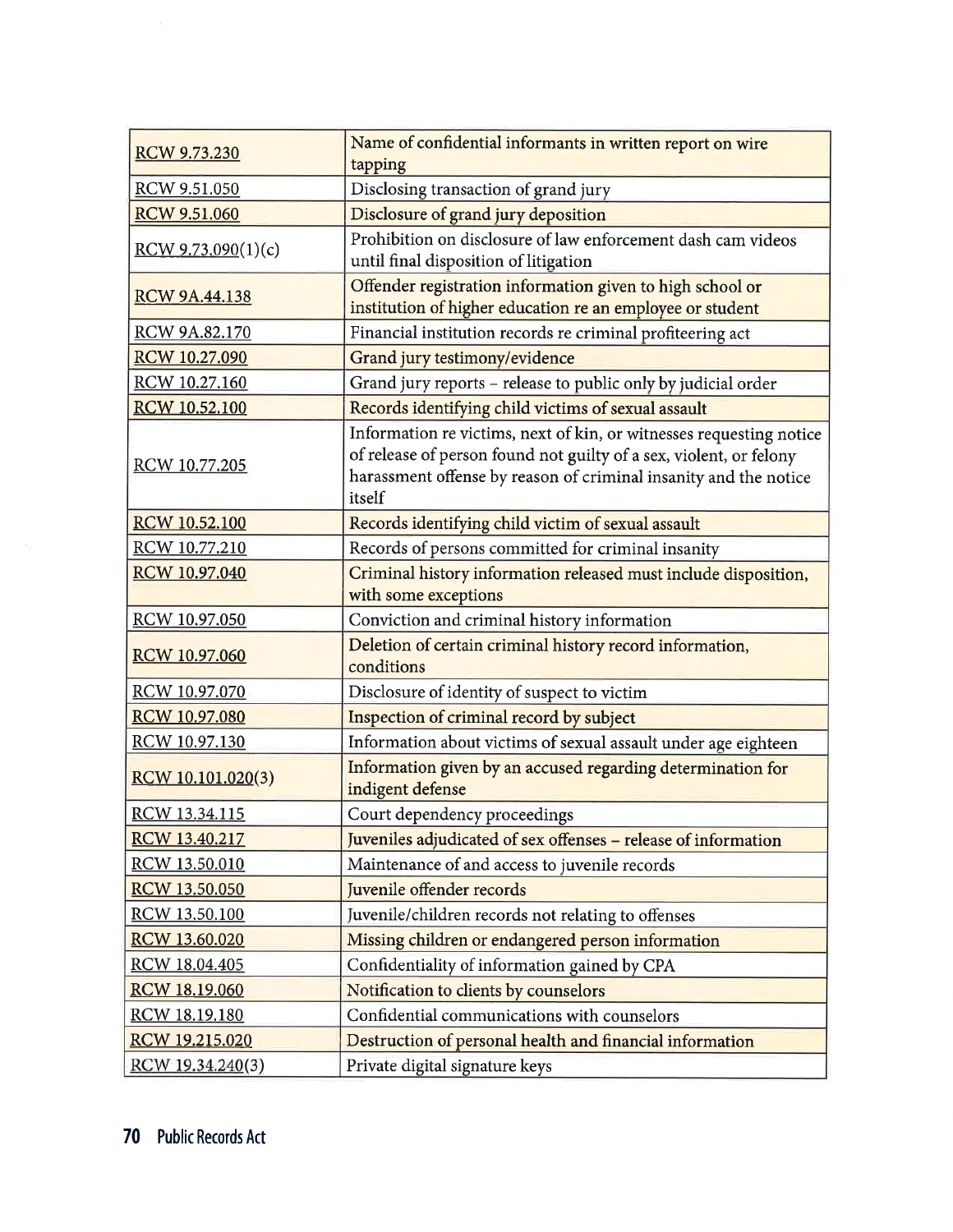| RCW 19.215.030    | Compliance with federal rules                                                                                                                                                                                      |
|-------------------|--------------------------------------------------------------------------------------------------------------------------------------------------------------------------------------------------------------------|
| RCW 26.04.175     | Name and address of domestic violence victim in marriage<br>records                                                                                                                                                |
| RCW 26.12.170     | Reports of child abuse/neglect with courts                                                                                                                                                                         |
| RCW 26.23.050     | Child support orders                                                                                                                                                                                               |
| RCW 26.23.120     | Child support records                                                                                                                                                                                              |
| RCW 26.26.041     | Uniform Parentage Act - protection of participants                                                                                                                                                                 |
| RCW 26.26.450     | Confidentiality of genetic testing                                                                                                                                                                                 |
| RCW 26.33.330     | Sealed court adoption records                                                                                                                                                                                      |
| RCW 26.33.340     | <b>Agency adoption records</b>                                                                                                                                                                                     |
| RCW 26.33.343     | Access to adoption records by confidential intermediary                                                                                                                                                            |
| RCW 26.33.380     | Adoption - identity of birth parents confidential                                                                                                                                                                  |
| RCW 26.44.010     | Privacy of reports on child abuse and neglect                                                                                                                                                                      |
| RCW 26.44.031     | Information related to reports of child abuse or neglect                                                                                                                                                           |
| RCW 26.44.125     | Reports, reviews and hearings related to a review of abuse finding                                                                                                                                                 |
| RCW 27.53.070     | Records identifying the location of archaeological sites                                                                                                                                                           |
| RCW 29A.08.720    | Voter registration records - place of registration and any decision<br>not to register to vote confidential                                                                                                        |
| RCW 29A.08.710    | Voter registration records - certain information exempt                                                                                                                                                            |
| RCW 35.102.145    | Municipal business and occupation tax - local ordinance can<br>protect return or tax information                                                                                                                   |
| RCW 36.28A.060(8) | Tactical and intelligence information provided to WASPC                                                                                                                                                            |
| RCW 39.10.470(2)  | Alternative public works - trade secrets or other proprietary<br>information submitted by bidder in connection with an<br>alternative public works transaction if data identified and reasons<br>stated in writing |
| RCW 39.10.470(3)  | Alternative public works - proposals submitted by design-build<br>finalists until notification of highest scoring finalist is made                                                                                 |
| RCW 42.23.070(4)  | Municipal officer disclosure of confidential information<br>prohibited                                                                                                                                             |
| RCW 42.41.030(7)  | Identity of local government whistleblower                                                                                                                                                                         |
| RCW 42.41.045     | Non-disclosure of protected information (whistleblower)                                                                                                                                                            |
| RCW 43.43.762     | Contents of statewide criminal street gang database                                                                                                                                                                |
| RCW 46.52.065     | State toxicologist records relating to analyses of blood samples                                                                                                                                                   |
| RCW 46.52.080     | Traffic accident reports - confidentiality                                                                                                                                                                         |
| RCW 46.52.083     | Traffic accident reports - available to interested parties                                                                                                                                                         |
| RCW 46.52.120     | Traffic crimes and infractions - confidential use by police and<br>courts                                                                                                                                          |
| RCW 46.52.130(2)  | Abstract of driving record - limited disclosure                                                                                                                                                                    |

 $\bar{\Sigma}$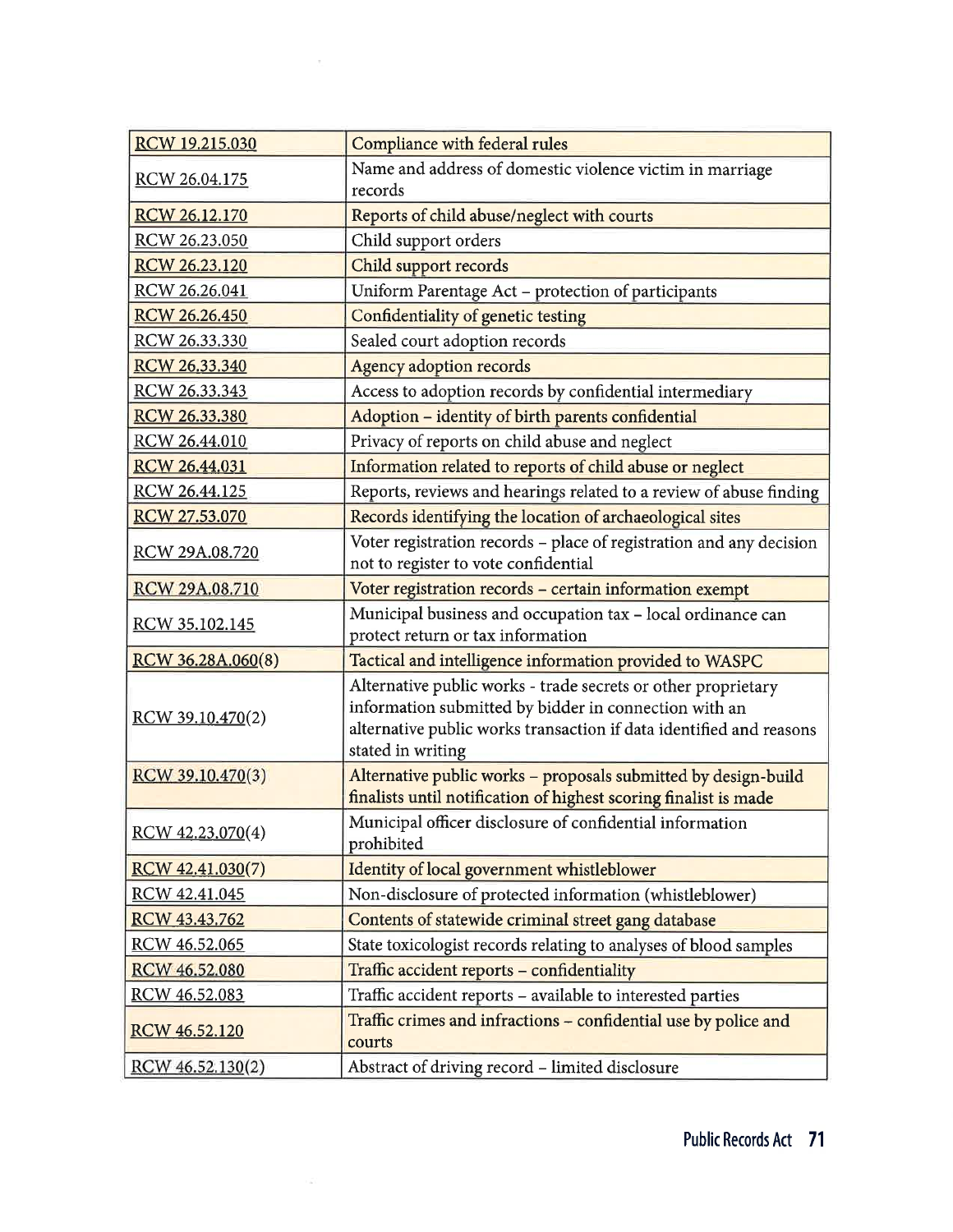| RCW 48.62.101        | Local government insurance/risk management liability reserve<br>funds established to settle claims                    |
|----------------------|-----------------------------------------------------------------------------------------------------------------------|
| RCW 50.13.060        | Access to employment security records by local government<br>agencies                                                 |
| RCW 50.13.100        | Disclosure of confidential employment security records allowed if<br>identifying information deleted or with consent  |
| RCW 51.28.070        | Worker's compensation records confidential - limited disclosure                                                       |
| RCW 51.36.060        | Physician information on injured workers                                                                              |
| RCW 60.70.040        | No duty to disclose record of common law lien                                                                         |
| RCW 68.50.105        | Autopsy reports - confidential - limited disclosure                                                                   |
| RCW 68.50.320        | Dental identification records - available to law enforcement<br>agencies                                              |
| Ch. 70.02 RCW        | Medical records - access and disclosure - entire chapter<br>(information from HC providers)                           |
| RCW 70.05.170        | Child mortality reviews by local health departments                                                                   |
| RCW 70.24.022        | Public health agency information regarding sexually transmitted<br>disease investigations - confidential              |
| RCW 70.24.024        | Transcripts and records of hearings regarding sexually<br>transmitted diseases                                        |
| RCW 70.28,020        | Local health department TB records - confidential                                                                     |
| RCW 70.41.200        | Hospital quality improvement committee records and<br>accreditation reports                                           |
| <b>RCW 70.48.100</b> | Jail records and booking photos                                                                                       |
| RCW 70.58.055        | Birth certificates - certain information confidential                                                                 |
| RCW 70.58.104        | Vital records, research confidentiality safeguards                                                                    |
| RCW 70.94.205        | Washington Clean Air Act - confidentiality of data.                                                                   |
| RCW 70.96A.150       | Registration and other records of alcohol and drug abuse<br>treatment programs                                        |
| RCW 70.123.075       | Client records of domestic violence programs                                                                          |
| RCW 70.125.065       | Records of community sexual assault program and underserved<br>populations provider in discovery                      |
| RCW 71.05.425        | Notice of release or transfer of committed person after offense<br>dismissal                                          |
| RCW 71.05.445        | Release of mental health information to Dept. of Corrections                                                          |
| RCW 71.05.620        | Access to court records related to mental health cases under<br>chapter 71.05 RCW                                     |
| RCW 71.24.035(5)(g)  | Mental health information system - state, county and regional<br>support networks - confidentiality of client records |
| RCW 71.34.335        | Mental health treatment of minors - records confidential                                                              |
| RCW 71A.14.070       | Records regarding developmental disability - confidentiality                                                          |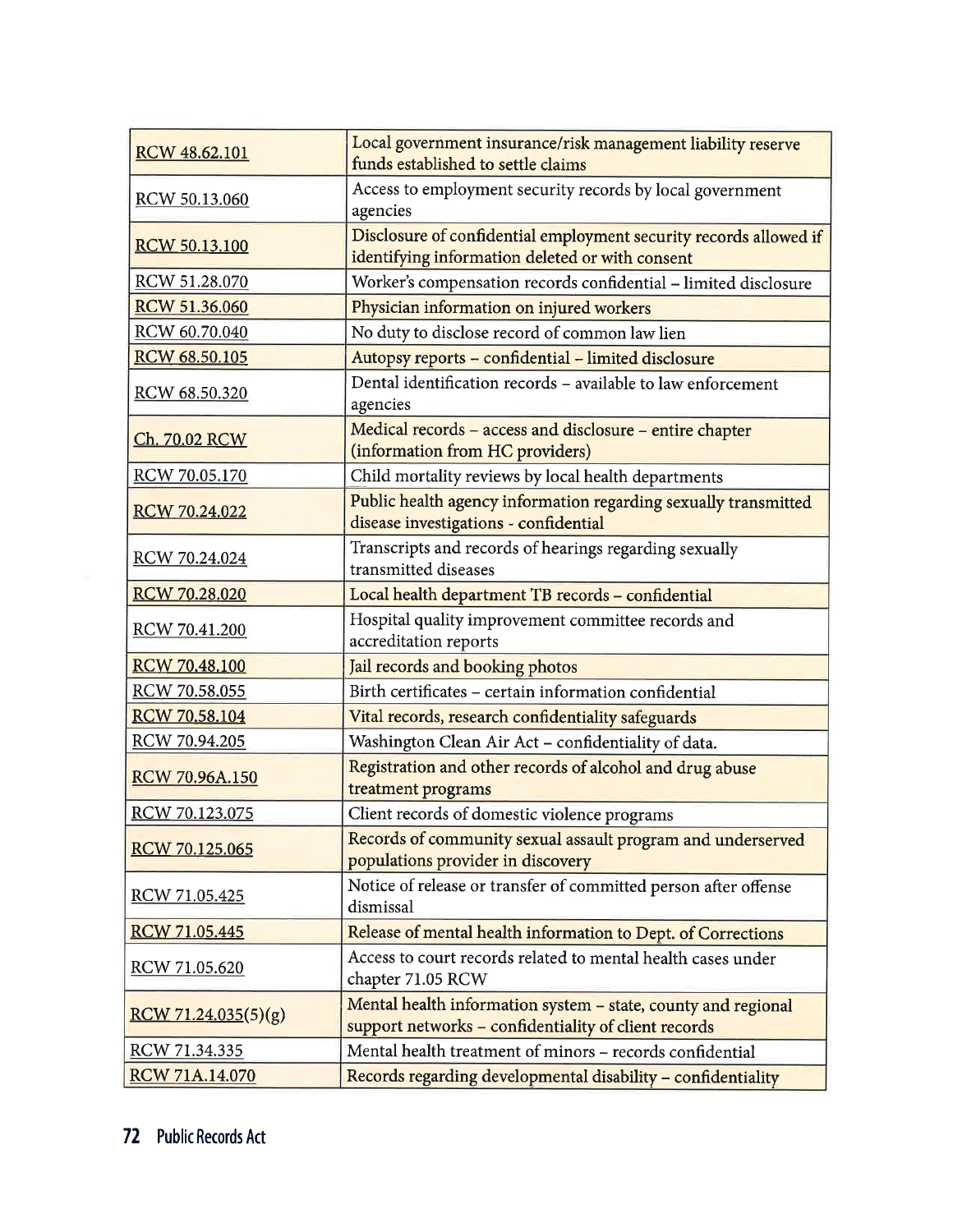| RCW 72.09.345        | Notice to public about sex offenders - department of corrections<br>access to information |
|----------------------|-------------------------------------------------------------------------------------------|
| RCW 72.09.585        | Disclosure of inmate records to local agencies - confidentiality                          |
| RCW 73.04.030        | Veterans discharge papers exemption (see related RCW<br>42.56.440)                        |
| RCW 74.04.060        | Applicants and recipients of public assistance                                            |
| RCW 74.04.520        | Food stamp program confidentiality                                                        |
| RCW 74.13.075(5)     | Juvenile's status as a sexually aggressive youth and related info                         |
| RCW 74.13.280        | Children in out-of-home placements - confidentiality                                      |
| RCW 74,20.280        | Child support enforcement - local agency cooperation,<br>information                      |
| RCW 74.34.095        | Abuse of vulnerable adults - confidentiality of investigations and<br>reports             |
| RCW 82.32.330        | Disclosure of tax information                                                             |
| RCW 84.36.389        | Confidential income data in property tax records held by assessor                         |
| <b>RCW 84.40.020</b> | Confidential income data supplied to assessor regarding real<br>property                  |

## Selected Federal Confidentiality Statutes and Rules

| 18 USC § 2721 - 2725               | Driver and License Plate Information                                                    |
|------------------------------------|-----------------------------------------------------------------------------------------|
| 20 USC § 1232g                     | Family Education Rights and Privacy Act                                                 |
| 23 USC § 409                       | Evidence of certain accident reports                                                    |
| 42 USC 290dd-2                     | Confidentiality of Substance Abuse Records                                              |
| 42 USC § 405(c)(2)(C)(viii)<br>(I) | Limits on Use and Disclosure of Social Security Numbers.                                |
| 42 USC 654(26)                     | <b>State Plans for Child Support</b>                                                    |
| 42 USC 671(a)(8)                   | <b>State Plans for Foster Care and Adoption Assistance</b>                              |
| 42 USC 1396a(7)                    | <b>State Plans for Medical Assistance</b>                                               |
| 7 CFR 272.1(c)                     | <b>Food Stamp Applicants and Recipients</b>                                             |
| 34 CFR 361.38                      | <b>State Vocational Rehabilitation Services Programs</b>                                |
| 42 CFR Part 2 (2.1 - 2.67)         | <b>Confidentiality of Alcohol and Drug Abuse Patient Records</b>                        |
| 42 CFR 431.300 - 307               | Safeguarding Information on Applicants and Recipients of<br>Medical Assistance          |
| 42 CFR 483.420                     | Client Protections for Intermediate Care Facilities for the<br><b>Mentally Retarded</b> |